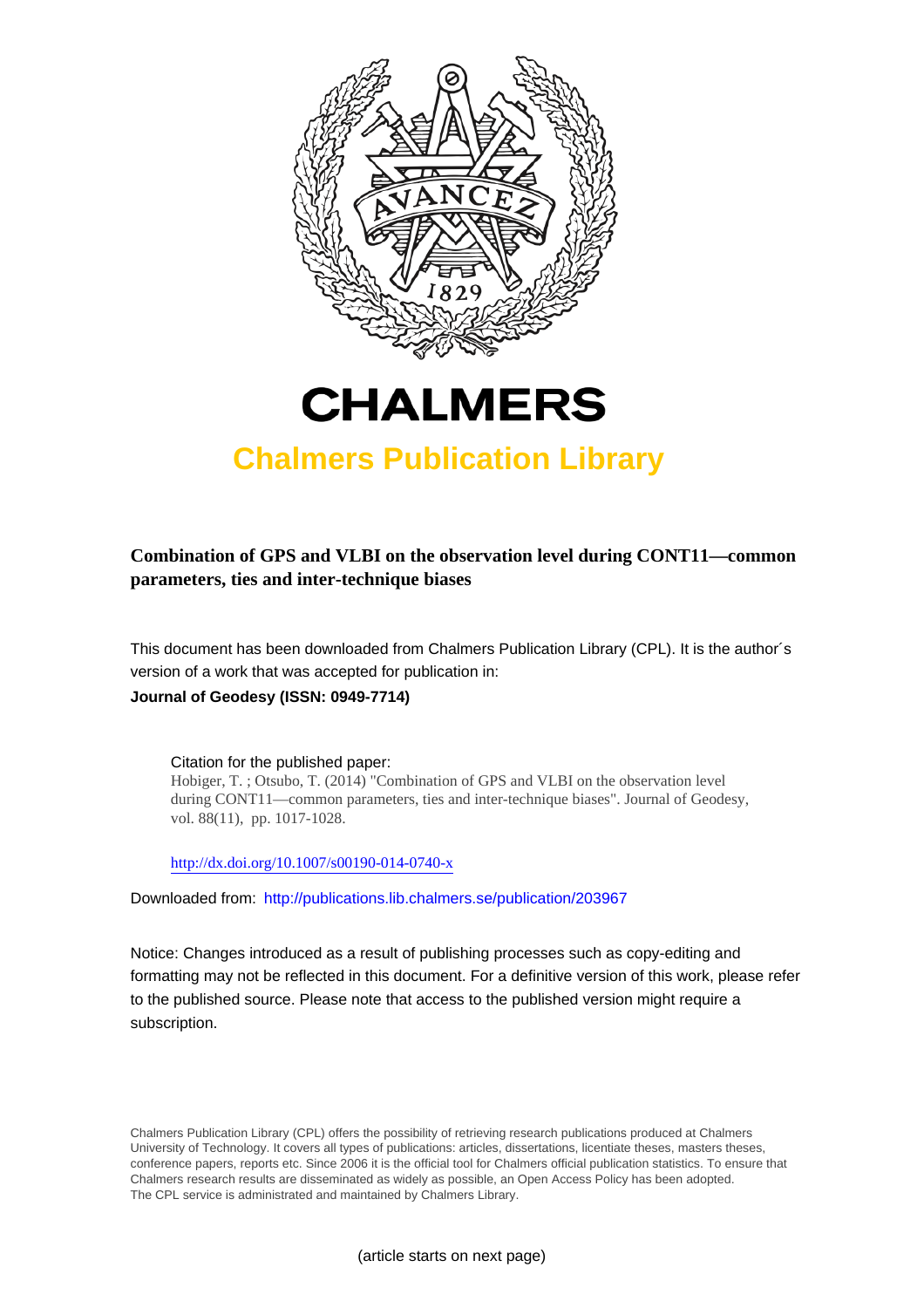# <sup>1</sup> Combination of GPS and VLBI on the observation

<sup>2</sup> level during CONT11 - common parameters, ties and

## <sup>3</sup> inter-technique biases

<sup>4</sup> Thomas Hobiger · Toshimichi Otsubo

- <sup>5</sup> Received: date / Accepted: date
- <sup>6</sup> Abstract Multi-technique space geodetic analysis software has been developed
- <sup>7</sup> which allows to combine data on the observation level. In addition to local tie
- <sup>8</sup> information, site-wise common parameters, i.e. troposphere and clocks, can be es-

## T. Hobiger

Space-Time Standards Group National Institute of Information and Communications Technology (NICT) 4-2-1 Nukui-Kitamachi, Koganei,184-8795 Tokyo, Japan Present address: Chalmers University of Technology, Department of Earth and Space Sciences Onsala Space Observatory, Onsala SE-439 92, Sweden Tel.: +46-31-772-5500 Fax: +46 31-772-5590 E-mail: thomas.hobiger@chalmers.se T.Otsubo Geoscience Laboratory Hitotsubashi University 2-1 Naka, Kunitachi, Tokyo, 186-8601 Japan. Tel.: ++81-42-580-8968

E-mail: t.otsubo@r.hit-u.ac.jp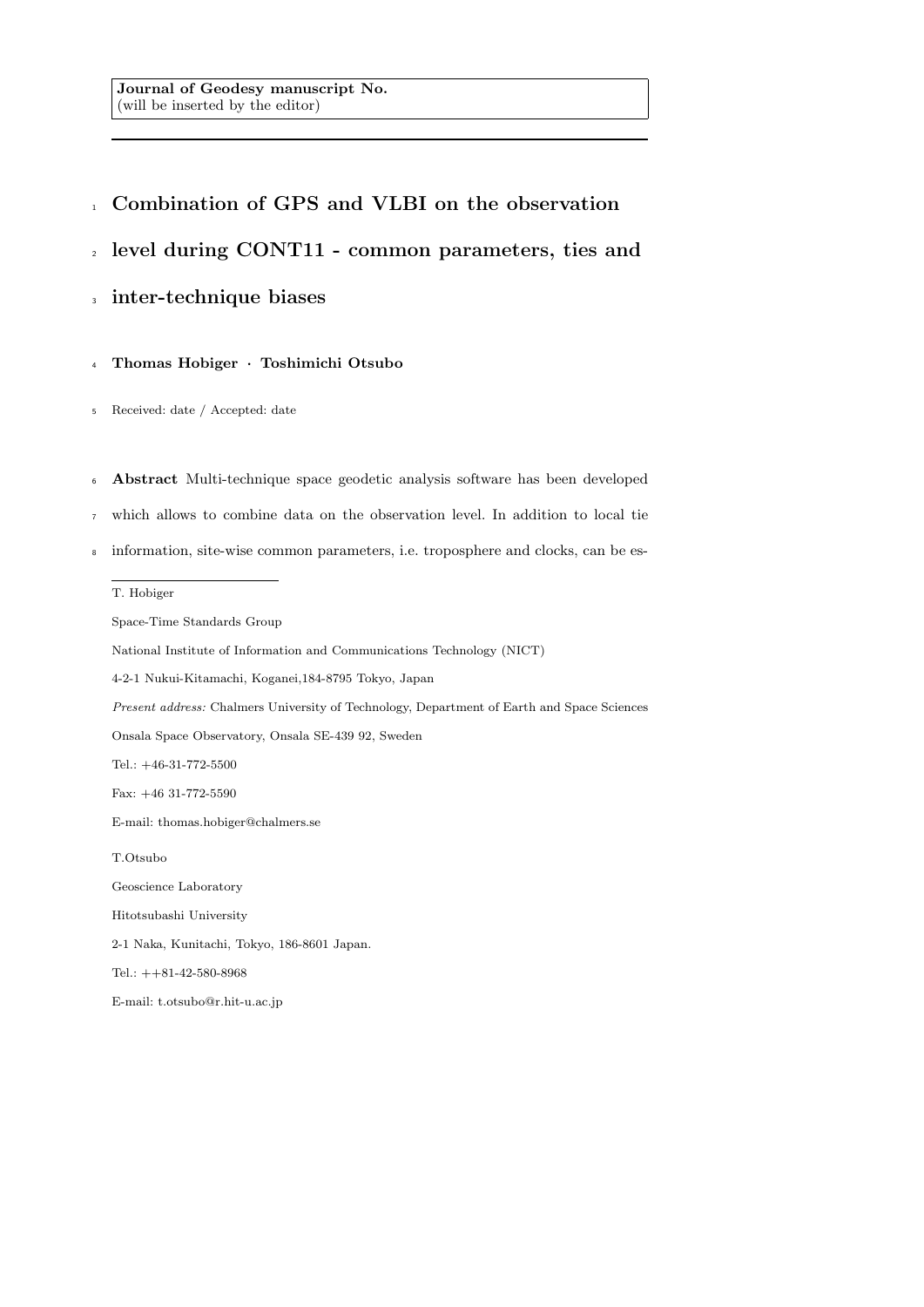timated with this software. Thus, it will be discussed how common parameters have to be estimated and where biases/offsets need to be taken into account. In order to test such a novel concept, Global Positioning System (GPS) and Very Long Baseline Interferometry (VLBI) data from the CONT11 campaign are being utilized. Since the VLBI baselines of this campaign extend over several thousands of kilometers, GPS data is processed in precise point positioning (PPP) mode and satellite orbits and clocks are kept fixed to the IGS final products. From the ob- tained results it can be shown that the combination of space geodetic data on the observation level leads to a consistent improvement of station position repeatability as well as nuisance parameters like troposphere estimates. Furthermore, estima- tion of common parameters (troposphere or clocks) at co-located sites helps to improve the solution further and derive an utmost physically consistent model of the concerned parameters.

Keywords GPS · VLBI · Combination · GGOS

## 1 Introduction

 Space geodetic techniques are either operated at single-technique sites or they are deployed at so-called co-location sites. At such stations two or more techniques are operated side by side and the reference points of the individual space geodetic instruments are connected by precise local tie measurements (Ray and Altamimi 2005). Thus, space geodetic data from different techniques can be combined for the purpose of reducing systematic (instrumental) effects. Even if space geodetic techniques are analyzed with the same geophysical and mathematical models, only a combination on the observation level can ensure that outliers are detected before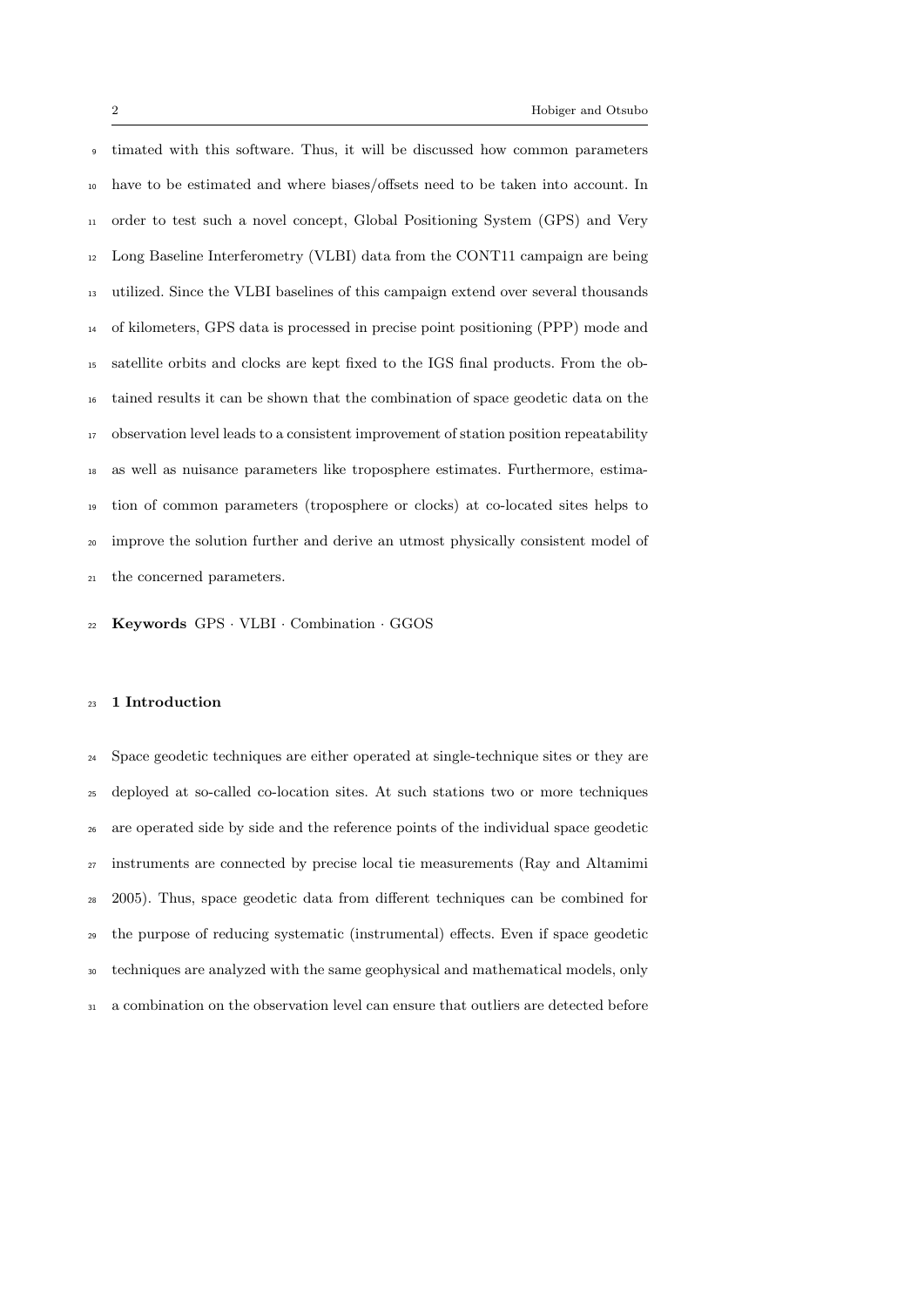parameters are combined, leading to a consistent usage of all observational data. The establishment of such a combination process is one of the goals for the realiza- tion of the Global Geodetic Observing System (GGOS) as described by Rothacher et al.(2009).

 At the moment, local tie information is used for operational combination, but mostly being done either on the level of normal equations or on the level of re- sults. However, recent studies from e.g. Thaller (2008), Otten et al. (2012) or Coulout et al.(2007) reveal that inter-technique combination on the observation level has the potential to outperform the current combination strategy. This led to the formation of the International Earth Rotation and Reference Systems Service (IERS) working group COL (Combination at Observation Level), which investi-gates this approach in more detail.

 In addition to the usage of local tie measurements, one can take benefit from the fact that several physical and geophysical parameters, which need to be estimated, are identical or only biased by a constant offset among co-located space geodetic techniques. Taking advantage from these kind of "ties" allows to combine several techniques more sophisticated, and to avoid that outliers or data artifacts can propagate in target or nuisance parameters and, thus degrade the solution. How- ever, in order to realize both, combination on the observation level and estimation of common parameters a new software, which supports such approaches, had to be developed. In the following sections we will follow the concept of prior studies, but extend the combination not only to troposphere but also to clock parameters. In addition, we will introduce new types of "ties" which relate between common parameters in the case of biases between the techniques.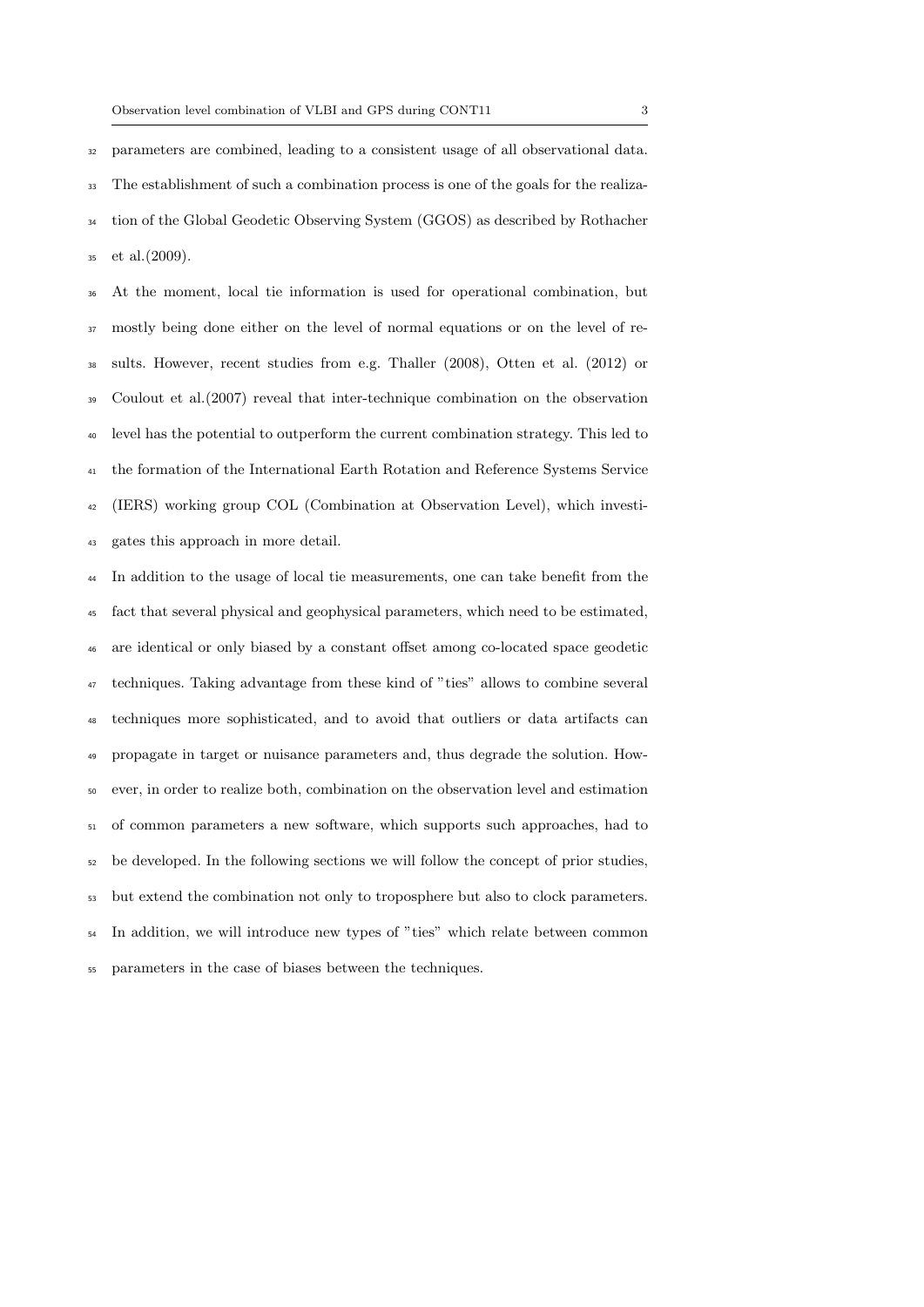## $56\quad 2$  Space geodetic data analysis with  $c5++$

 Driven by the need to update existing space geodetic analysis software and moti- vated by the demanding goals of GGOS, a new analysis package named "c5++" has been developed. Other than the prior version (Otsubo and Gotoh, 2002), which was written in Java, the new software has been coded in C++ which lead to its naming. In doing so, the software has been designed to support combination of space geodetic data from Satellite Laser Ranging (SLR), Very Long Baseline In- terferometry (VLBI) and Global Navigation Satellite Systems (GNSS) on the ob- servation level, but also enables to process single-technique solutions. As depicted in Figure 1, SLR, VLBI and GNSS modules share the same library which contains all geophysical models according to the latest IERS Conventions (Petit and Luzum  $67 \quad 2010$ ). In addition, local tie information can be included as virtual observations (cf. Sec. 2.1.1) which relate between the technique-specific reference points. The library also provides interfaces to various space geodetic data formats, enables reading/writing of Solution INdependent EXchange Format (SINEX) (Blewit et al., 1995) files and supports all necessary mathematical functions for the parame- $\tau_2$  ter adjustment process.  $c_5++$  does not have a graphical user interface (GUI) but is called directly from the command line and controlled via a configuration file. The software uses technique-specific handlers, called "players", which deals with data from a single technique. Each of these handlers, provides partial derivatives with respect to the target parameters and computes the reduced observations (O- C), i.e. the difference between the observation and the computed theoretical value at that particular epoch. In addition the handler returns stochastic information  $\tau$ <sup>9</sup> (formal errors of the observations) which is being used to give weights to the data.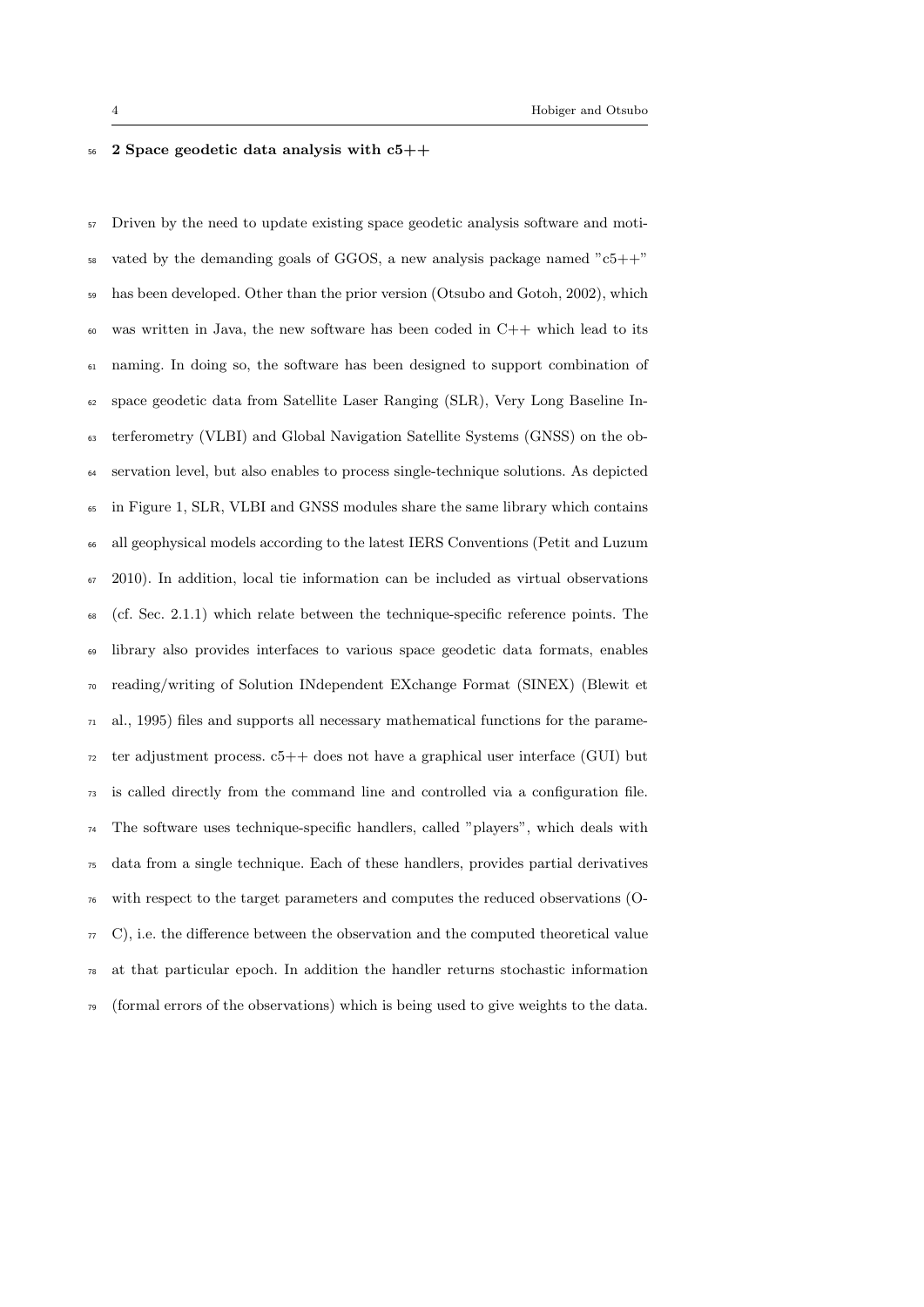As shown in Figure 1, also local ties are dealt with such a handler, which allows to apply such inter-technique information also directly on the observation level. The main program calls each handler as defined in the configuration file, collects <sup>83</sup> the information that is returned from each "player", sets up the design matrix and <sup>84</sup> the stochastic model and puts all information together for parameter adjustment. In the current version of  $c5++$ , a Gauss-Markov model (Koch 1997) is used for the least-squares adjustment. However, a Kalman filter (Kalman 1960) is expected to be implemented in the future as well. After the adjustment process, parameters are updated with their estimates and the main module calls again all involved <sup>89</sup> handlers, which have also the capability to reject outliers. This iterative process is carried out until the ratio between the weighted root mean square error of the current iteration and the value from the prior iteration is larger than a user-defined value (in the following sections a value of 0.99 is applied). Once the iterative pro- cess is complete, the main program outputs all target parameters in SINEX format and provides a file that contains residuals for all data involved.

 c5++ has been compared against other software packages (Plank et al. 2011), and is currently being used by the Geospatial Information Authority of Japan (GSI) for ultra-rapid determination of UT1 by means of VLBI (Hobiger et al. 2010) on a routine base. In order to demonstrate the capability of the software to com- bine data on the observation level, SLR and VLBI observations were processed together, revealing the benefits of this approach (Hobiger et al. 2014). However, SLR, i.e. optical technique, and VLBI, which operates in the microwave domain, do not share any station dependent common parameters other than those con- nected by local tie information. Thus, it is anticipated that the combination of two microwave based techniques, i.e. Global Positioning System (GPS) and VLBI,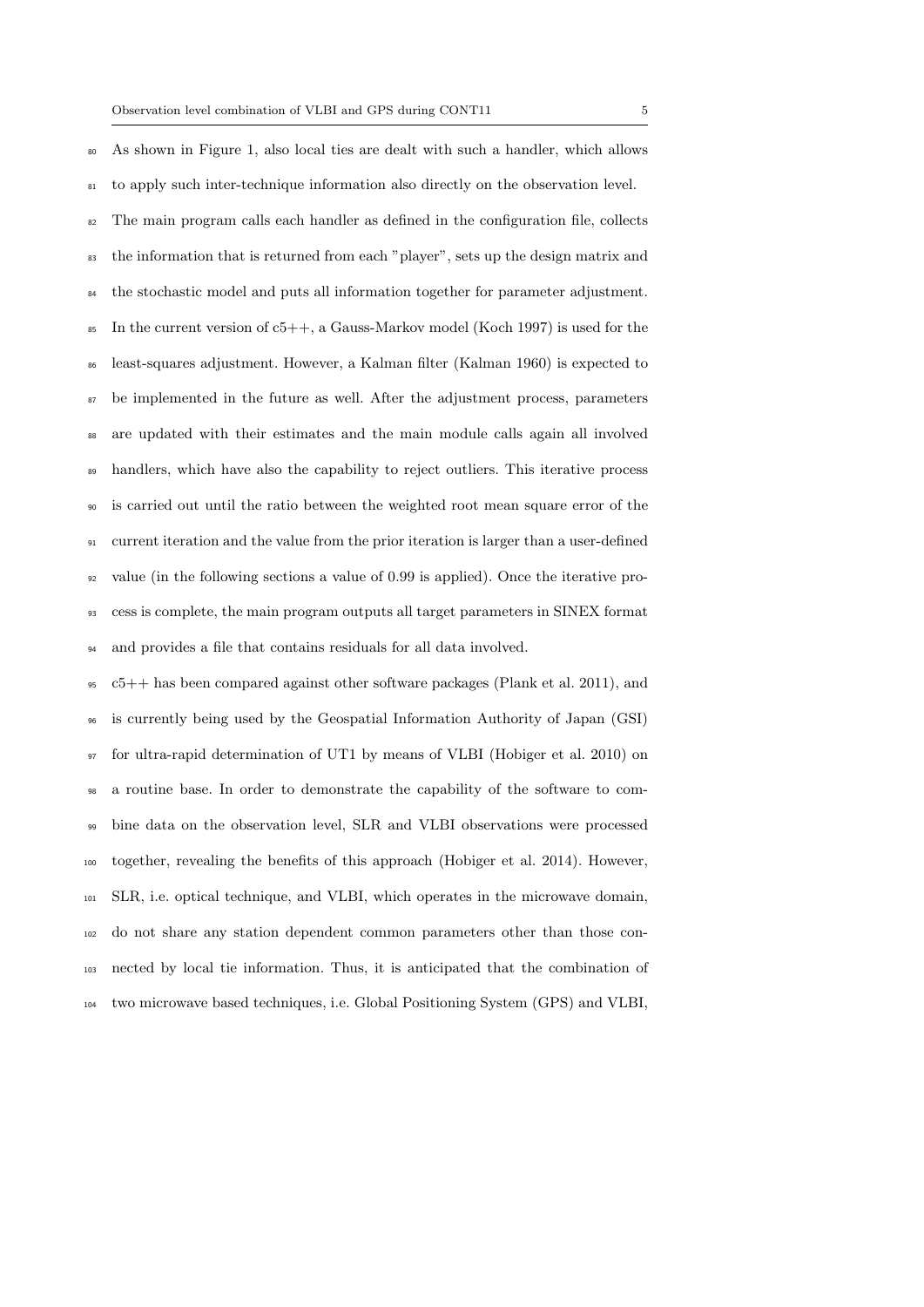which share several common parameters at a co-location site, leads to a further improvement of the estimates when those additional links are applied properly.

## 2.1 Combination on the observation level

 Other than combination of space geodetic results, where parameters are derived individually from each technique, combination of all available space geodetic ob- servations on the observation level is expected to obtain more robust parameters. Outliers are less likely to bias the solution as data from other techniques helps to identify such data artifacts. Moreover, weaknesses of one technique can be compensated by adding a second technique, improving geometrical coverage and stabilizing the estimation of parameters which otherwise would depend on obser- vations from that single technique. However, combination on the observation level does only make sense when two or more space geodetic techniques have parameters in common or their parameters can be related to each other with a mathemati- cal model, physical relation or an external measurement, which was made at the co-location site. Local tie measurements, which fall into the latter category are in most cases the only link that relates between the different techniques. However, one can think of other ways to take benefit of co-locating space geodetic tech- niques. In the case of GPS and VLBI, which are both operating in the microwave band, the atmosphere around the site causes non-dispersive delays which need to be removed during the parameter estimation process. Thus, when those two techniques are co-located it is feasible to estimate a single mathematical model of the troposphere, that serves both techniques. Moreover, at many co-location sites reference signals from a frequency standard are sent to both, VLBI back-ends and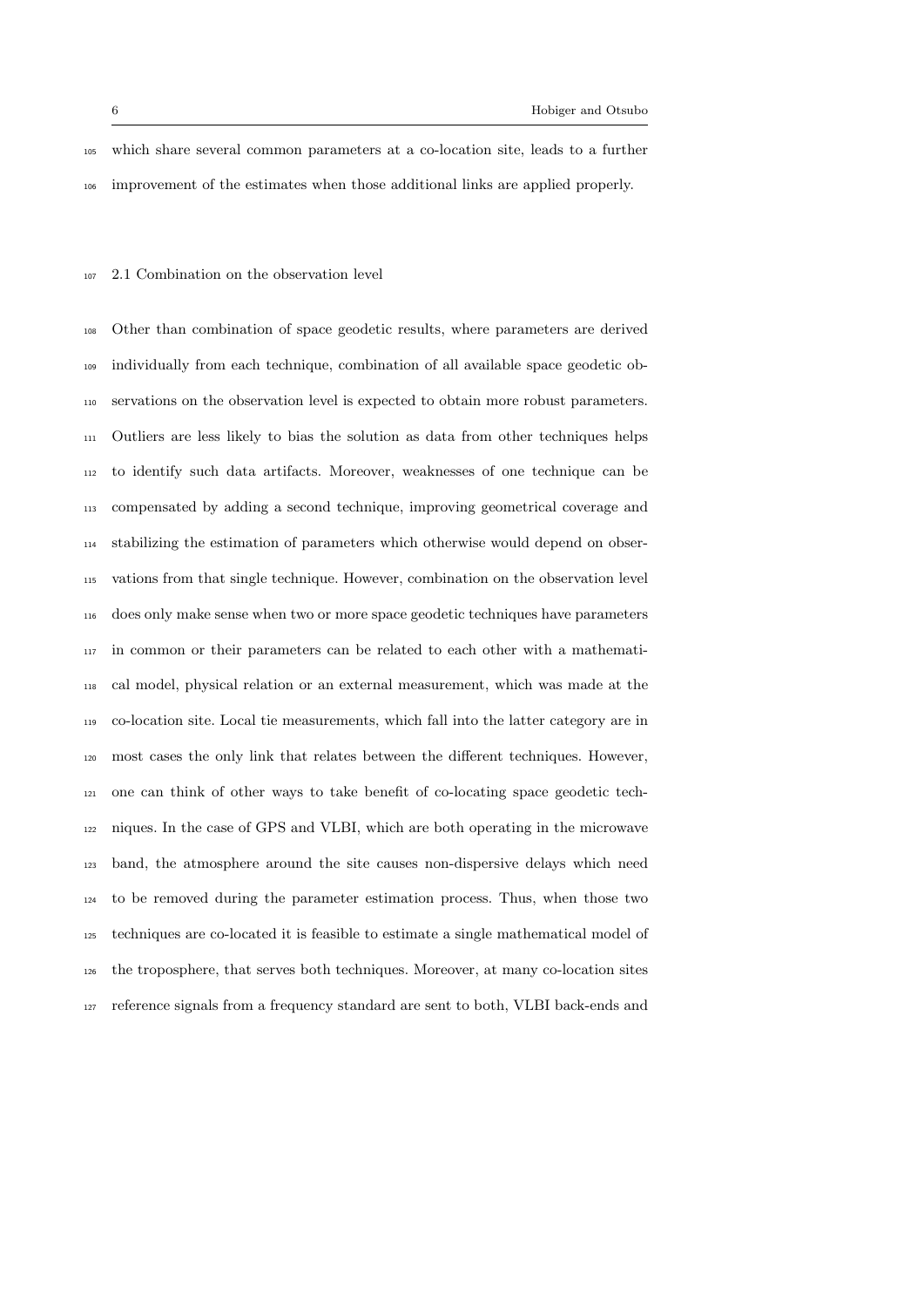GPS receivers. Thus, the same clock variation can be assumed for both techniques in principle. In the following, these three ways of tying together VLBI and GPS data on the observation level will be discussed in detail.

2.1.1 Local ties

 For any kind of inter-technique combination, precise local tie information is neces- sary. Without the knowledge of local ties, space geodetic techniques could not be related to each other directly, which contradicts the idea of a co-location station. These 3D vectors are usually obtained from local surveys which relate the reference points of two or more space geodetic techniques to each other. After adjustment of the surveying data, the 3D vectors and their variance-covariance information is transformed into the terrestrial reference frame where it can be applied either on the observation level or used for combining normal equations. Local ties are provided by agencies hosting co-located instruments and are made available to the ITRF center of the IERS. Such information can be read read by  $c5++$  directly. The software deals with this information as an independent observation, i.e. call- ing a dedicated handler that returns residuals (O-C) for the coordinate differences between the measured (i.e. local tie) and calculated (i.e. from the c5++ estimation process) inter-technique vectors. As for VLBI and GPS, this reads as

$$
^{146}\n\begin{pmatrix}\n\Delta x \\
\Delta y \\
\Delta z\n\end{pmatrix}_{\text{tie}} - \begin{pmatrix}\nx \\
y \\
z\n\end{pmatrix}_{\text{VLBI}} - \begin{pmatrix}\nx \\
y \\
z\n\end{pmatrix}_{\text{QPS}}\n\begin{pmatrix}\n0 \\
0 \\
0\n\end{pmatrix} \pm f \cdot \begin{pmatrix}\n\sigma_{\Delta x} \\
\sigma_{\Delta y} \\
\sigma_{\Delta z}\n\end{pmatrix} \tag{1}
$$

147 where  $\sigma_{\Delta x}$ ,  $\sigma_{\Delta y}$  and  $\sigma_{\Delta z}$  are the formal errors of the local tie as stated in the corresponding SINEX file. In order to give more or less weight to the local tie information it is possible to scale these formal errors by a multiplicative constant

 $\mathbf{r}$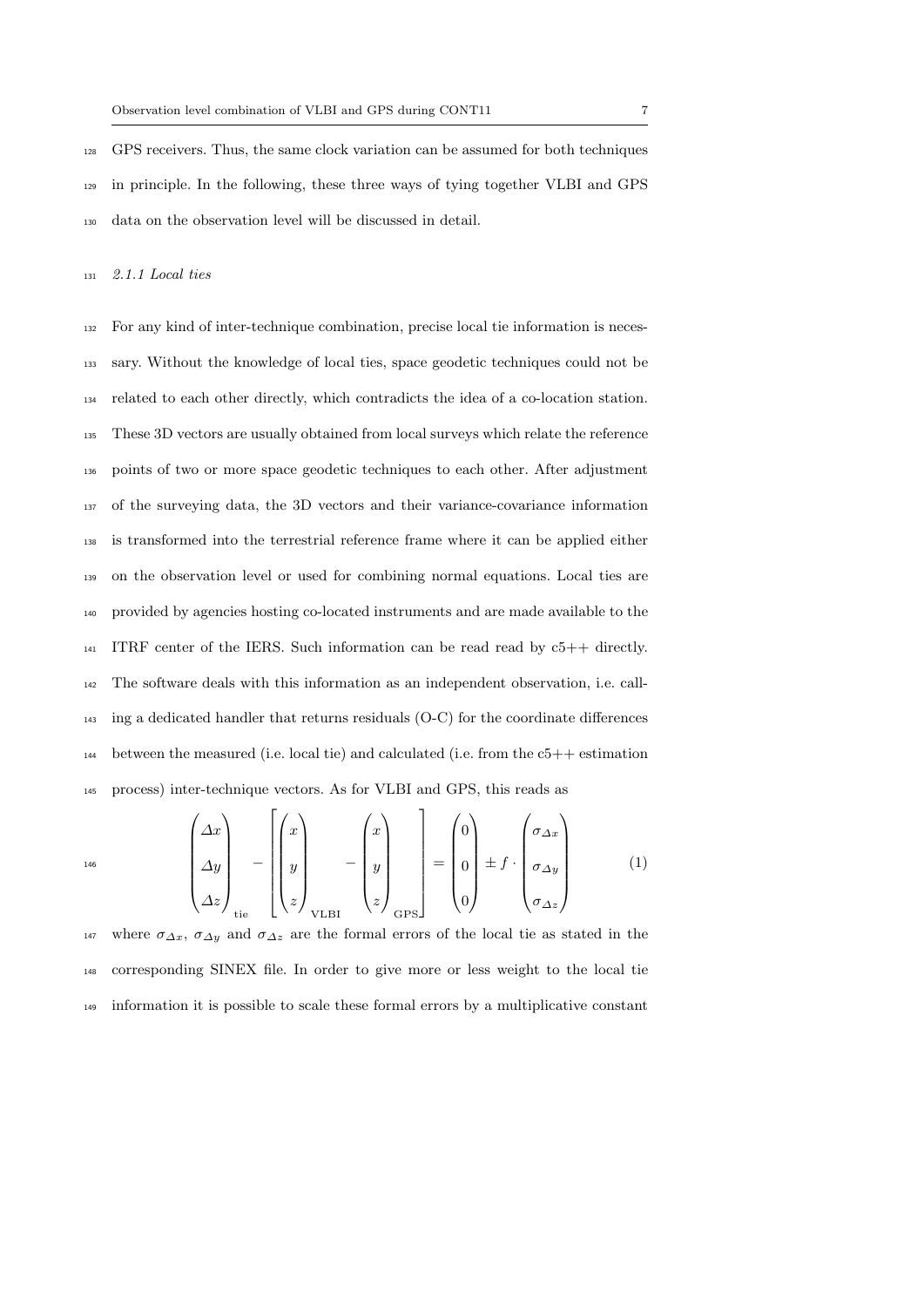$150 \text{ } f.$  As local ties are not always re-measured after changes of the station coordinates, this feature allows to maintain a certain fraction of the 3D information that relates the different space geodetic techniques to each other. However, for the analysis described in section 3 formal errors were used as they are given in the SINEX files, 154 i.e. setting  $f = 1$ . Such a setup is feasible although the differences between the local ties reconstructed from single-technique solutions (cf. Sec. 3.2.1) and those provided by the IERS might differ at by up to two centimeters at particular sites (e.g. CONZ and ONSA) as shown in Tab. 3). This discrepancy and and the fact that formal errors for some IERS local ties appear to be too optimistic do not play a role when combining data on the observation level, since one has to consider that local ties are introduced as virtual observations. Given the large number of GPS and VLBI observations, it turns out that even such small formal errors do not lead to a rigid inter-technique baseline vector, but still provides enough flexibility to account for technique specific systematic effects and errors in the local tie vectors. The impact of different weighting strategies, i.e. the choice of the multiplicative constant f for the stochastic information of the local tie vectors, is studied separately as described in section 3.3.

## 2.1.2 Common troposphere parameters

 Microwave based techniques like GPS or VLBI have in common that the neutral atmosphere (troposphere) causes signals to be delayed since the refractivity index of the gases in the media is not equal to one. Following Davis et al. (1993), one can model the troposphere excess delay in the form

$$
\tau_{GPS} = mf_h(\varepsilon) \cdot ZHD_{GPS} + mf_w(\varepsilon) \cdot ZWD + mf_g(\varepsilon) \cdot (G_N \cos \alpha + G_E \sin \alpha), (2)
$$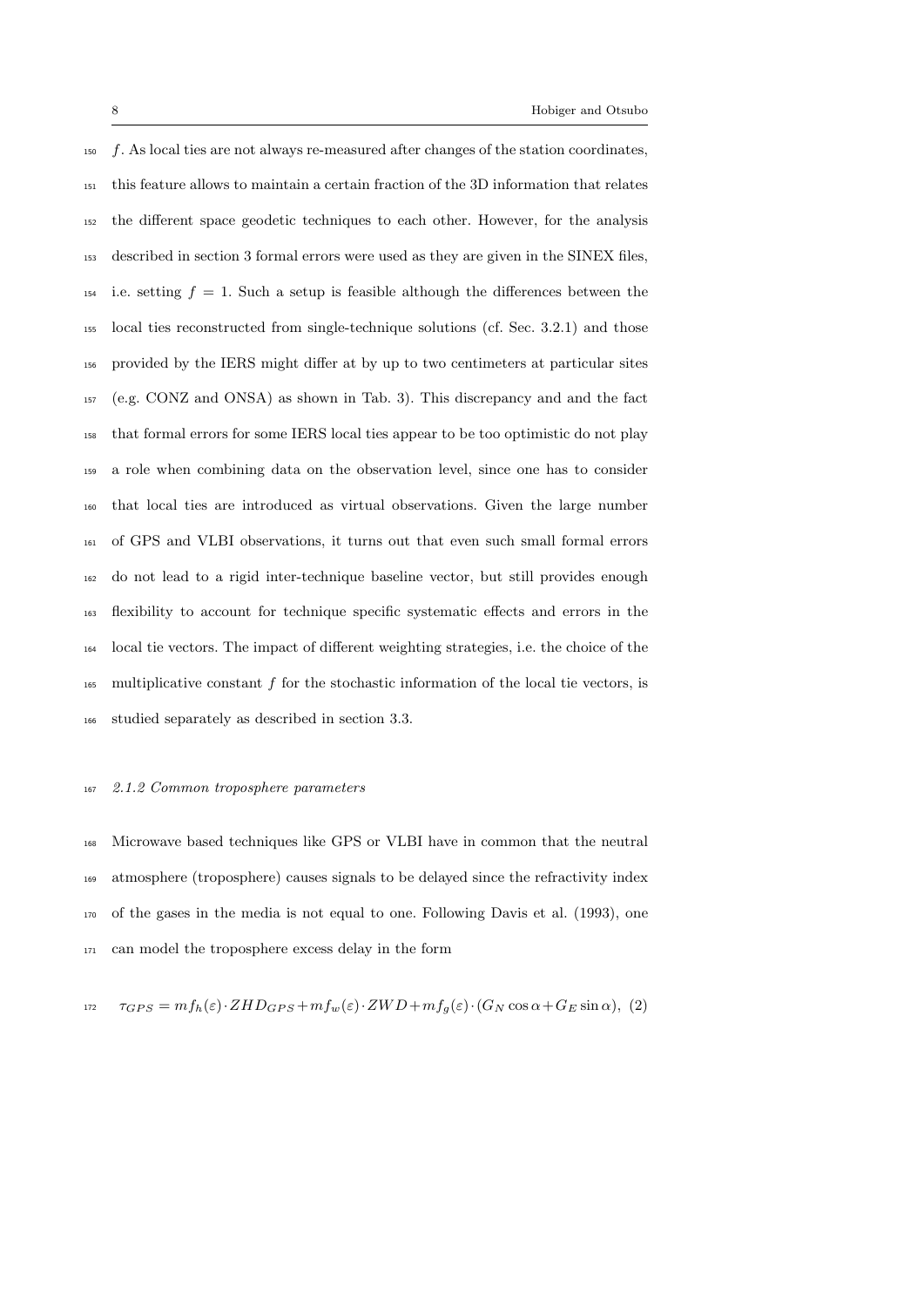where  $ZHD_{GPS}$  and  $ZWD$  are hydrostatic and wet zenith delays at the GPS <sup>174</sup> site and  $mf_h(\varepsilon)$  and  $mf_w(\varepsilon)$  denote the corresponding mapping functions which 175 depend on the elevation angle  $\varepsilon$ . Horizontal gradients in North-  $(G_N)$  and East-176 direction ( $G_E$ ) allow to consider azimuthal ( $\alpha$ ) asymmetry and are mapped with a 177 dedicated gradient mapping function  $mf_g(\varepsilon)$ . Since hydrostatic delays can be com- puted a-priori with sufficient accuracy, one needs to estimate only wet zenith de- lays, respectively gradient parameters. If another microwave technique, e.g. VLBI, is co-located with the GPS antenna, one can assume that troposphere conditions are almost identical except an offset caused by different heights of the technique specific reference points. In general, any change in height is accompanied by a change of both, zenith hydrostatic delay and zenith wet delay. However, as the latter one is small compared to the hydrostatic delay effect and hydrostatic and wet mapping functions are identical at first order, it is possible to express a height shift by a change of hydrostatic delay. This can be denoted as

$$
ZHD_{VLBI} = ZHD_{GPS} + \Delta D \tag{3}
$$

 and allows to parameterize a single zenith wet delay, i.e.  $ZWD$ , only. Since, hori- zontal gradients are assumed to be identical for co-located space geodetic instru-ments, VLBI troposphere delay can be modeled as

$$
\tau_{VLBI} = mf_h(\varepsilon) \cdot (ZHD_{GPS} + \Delta D) + mf_w(\varepsilon) \cdot ZWD + mf_g(\varepsilon) \cdot (G_N \cos \alpha + G_E \sin \alpha).
$$
\n(4)

 In doing so, site dependent common troposphere parameters, i.e.  $ZWD, G_N$  and G<sub>E</sub>, can be estimated when data are combined on the observation level. The so-called troposphere tie ∆D can be either derived from leveling measurements and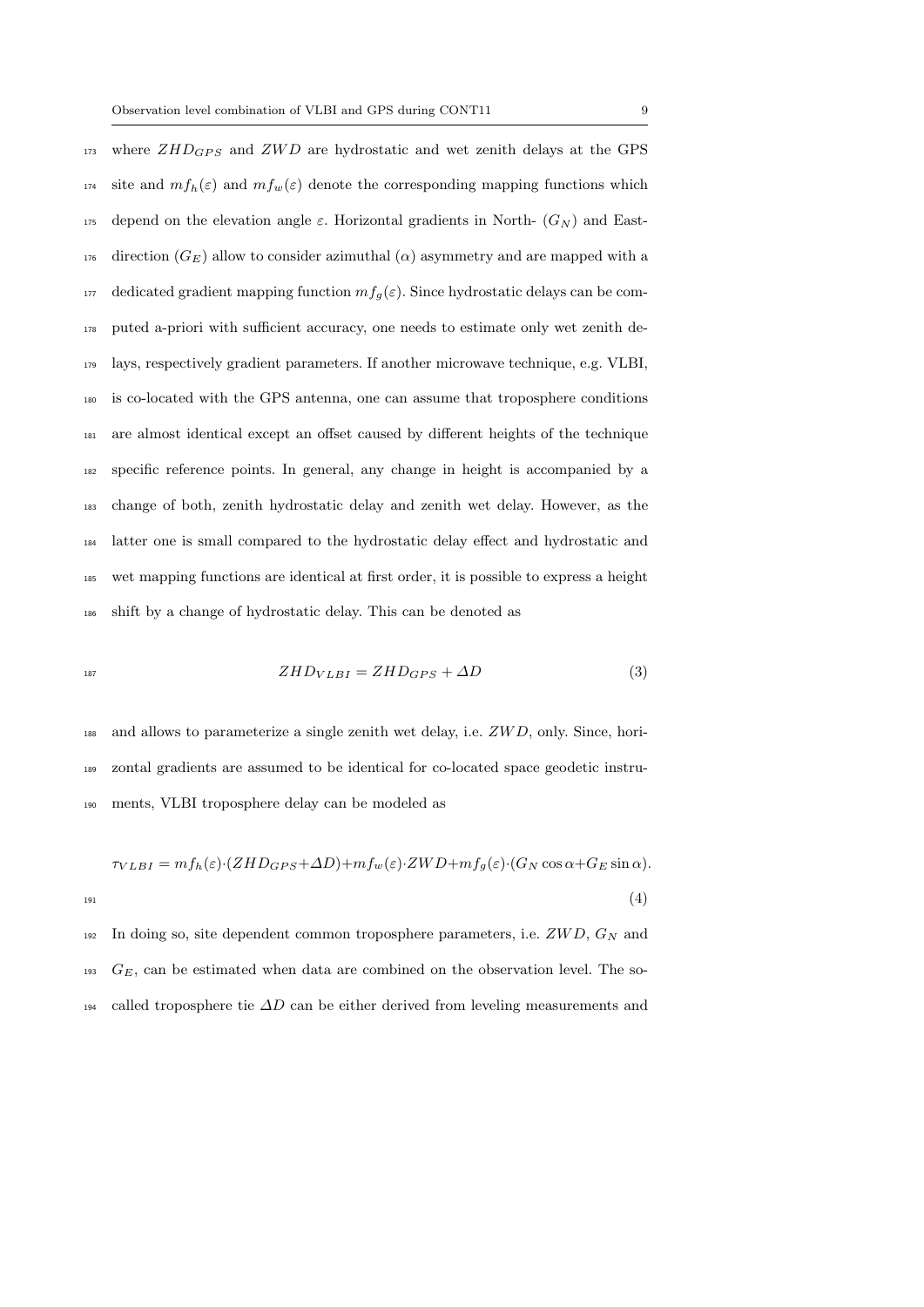accurate meteorologic information (Teke et al. 2011) or estimated as an additional parameter together with the other unknowns.

## 2.1.3 Common clock parameters

 Similar to common troposphere parameters which can be effectively estimated for each co-location site, the clock model can be parameterized in a similar way, if signals from a frequency standard are distributed to both systems, i.e. feeding the GPS receiver and steering the VLBI back-end. Although VLBI data are time stamped with information based on 1 pulse-per-second (PPS) signals, geodetic GPS receivers usually do not support external timing signals in the form of PPS signals. Considering only reference frequency, an unknown timing offset remains between GPS and VLBI. Moreover, un-calibrated signal paths on the way to the timing reference point of each system exist. However, as both, the oscillators of the GPS receiver and the VLBI back-end, are locked to the same reference signal, it is possible to set up a common model for clock variations and additionally estimate an inter-technique clock offset. In doing so, one can express the relation between the VLBI and the GPS clock in the form

$$
^{211}
$$

$$
clock_{VLBI} = clock_{GPS} + \Delta L(t),\tag{5}
$$

212 where the last term  $\Delta L(t)$  denotes the offset of the VLBI clock w.r.t. the GPS clock. If all cables and internal delays are stable or monitored one could assume  $\Delta L(t) = const.$ , but since this is not the case for current space geodetic timing systems, it is better to allow for a small and long-period variation of  $\Delta L(t)$  (see discussion in next section).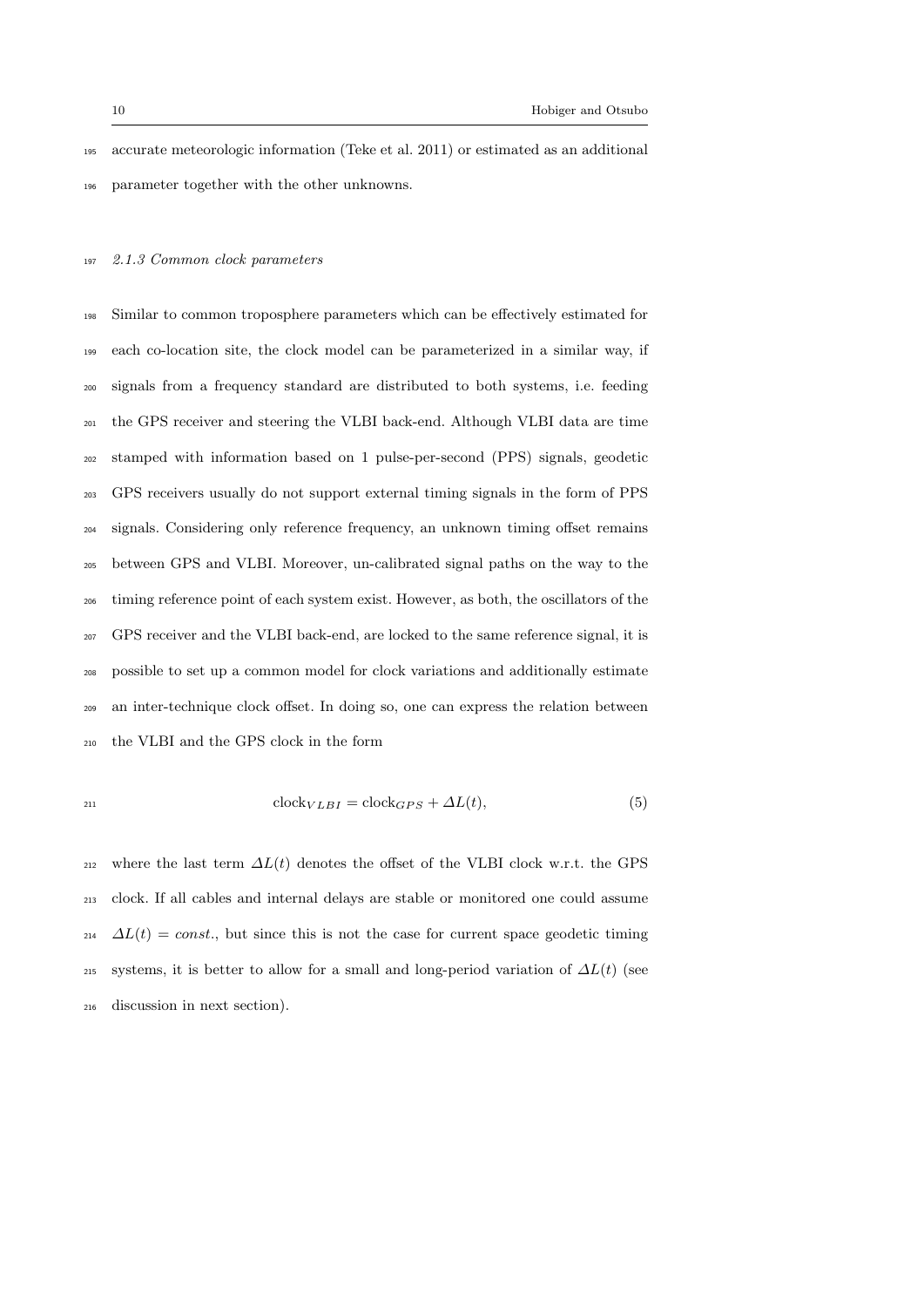#### 2.2 Prerequisites for the combination on the observation level

 Although combination on the observation level is straightforward with respect to the mathematical formulation, one needs to make sure that the underlying (geo-) physical models are consistent among the different techniques. c5++ has been de- signed to ensure these requirements. However, estimation of a common troposphere model requires that a-priori hydrostatic delays are derived from consistent mete- orologic models. VLBI stations are equipped with ground meteo sensors, whereas those are not always deployed at GPS sites. Such meteorologic data are usually stored only for the epochs corresponding to VLBI scans and requires temporal and spatial interpolation to meet GPS antenna locations and observation epochs. In or- der to consistently handle a-priori hydrostatic delays for both, VLBI and GPS, the GPT2 model (Lagler et al. 2013) is being used in this study. This ensures that tro- posphere ties (Eq. 3) can be estimated as daily constant offsets and do not absorb any artifacts caused by differences between measured and modeled meteorologic conditions. The concept of troposphere ties will work as long as the meteorologic conditions between two sites can be approximated sufficiently accurate by an off-233 set  $\Delta D$ . This imposes an implicit constraint on the spatial distance between GPS and VLBI antennas, which should not exceed more than about 100 meter in the vertical and, depending on the topography, about one kilometer horizontally. This limit ensures that a simple troposphere bias can be estimated without the need to compensate for higher order corrections. Moreover, troposphere gradients can be assumed to be identical as long as the lateral distance between the co-located techniques does not exceed a few kilometers so that no significant changes of wet refractivity can impact the estimation process. These criteria are met for VLBI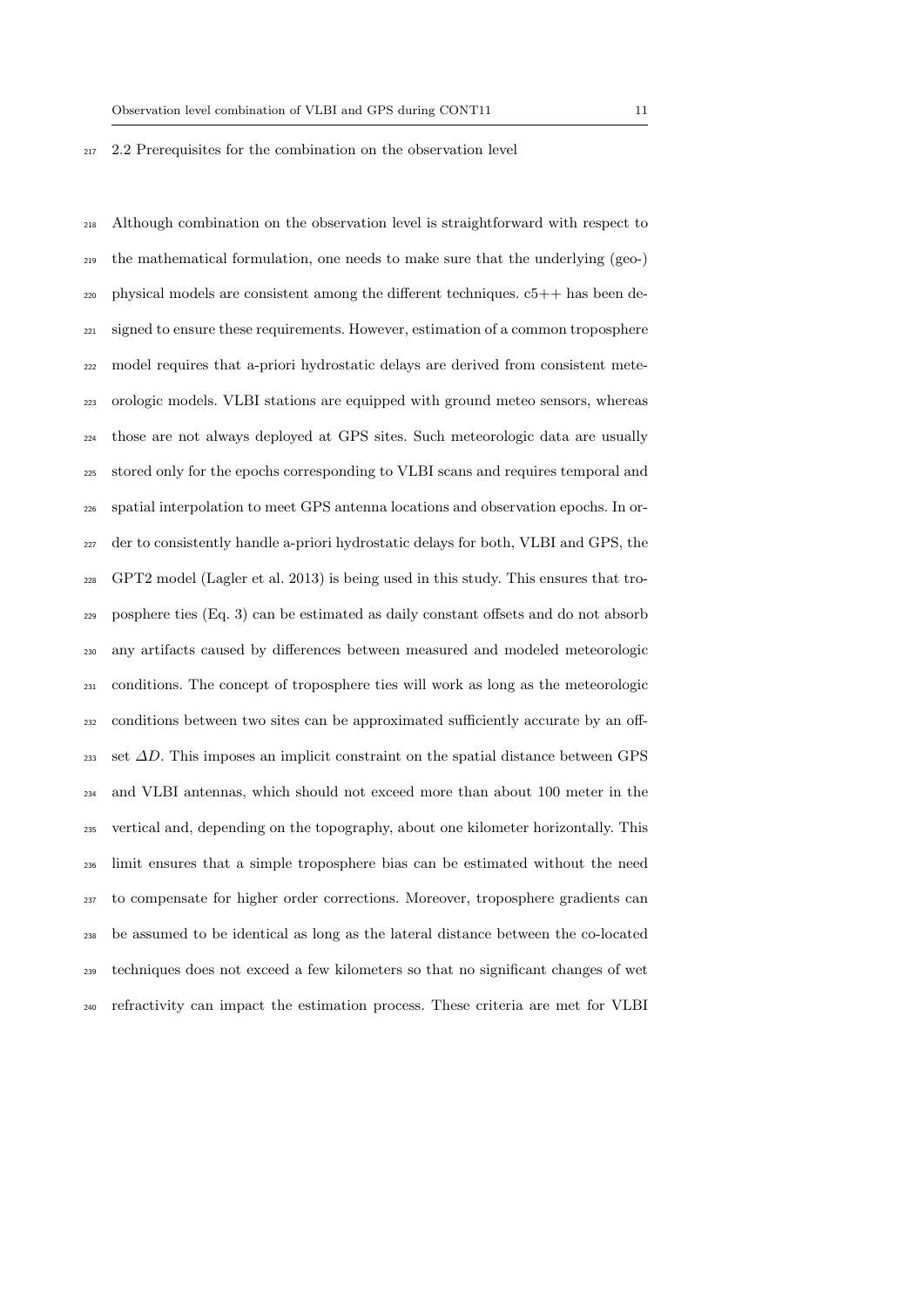and GPS installations at all co-location sites, but could be problematic in the case one tries to tie DORIS (Doppler Orbitography and Radiopositioning Integrated by Satellite, (Willis et al. 2010)) sites as another microwave based space geode- tic technique. Other than GPS, DORIS antennas are transmitting signals, which makes them a potential candidate for radio frequency interference (RFI) and, thus have them placed slightly away from other space geodetic infrastructures (Teke et al. 2011).

 Estimation of a common clock model, that serves both, GPS and VLBI, requires that observations from both techniques are dealt with in the same time system.  $_{250}$  This requirement is fulfilled as  $c_{5}++$  handles observations of any space geodetic technique in Coordinated Universal Time (UTC), in particular converting GPS time tags to UTC. In addition to a consistent time frame, one needs to make sure that inter-technique timing offsets are parameterized properly. Other than troposphere ties  $\Delta D$ , which are thought to be constant offsets over 24 hours, 255 inter-technique clock differences  $\Delta L(t)$  should be parameterized in a way that al- lows to consider variations at periods much longer than the temporal resolution of <sup>257</sup> the clock model (clock<sub>GPS</sub>). As it turns out, temperature dependent cable length variations are the dominant source for temporal changes of inter-technique clock 259 offsets. Therefore, it is recommended to parameterize  $\Delta L(t)$  so that at least a diurnal variation can be modeled properly when combining VLBI and GPS obser-vations over a 24 hour period.

 Another issue one needs to take care of, is related to the fact that VLBI sessions are not scheduled on a daily basis, sessions do not start and end at 0 UT and correlator clock models are usually not consistent among different sessions. Other than for the CONT11 data-set used here, special care needs to be taken when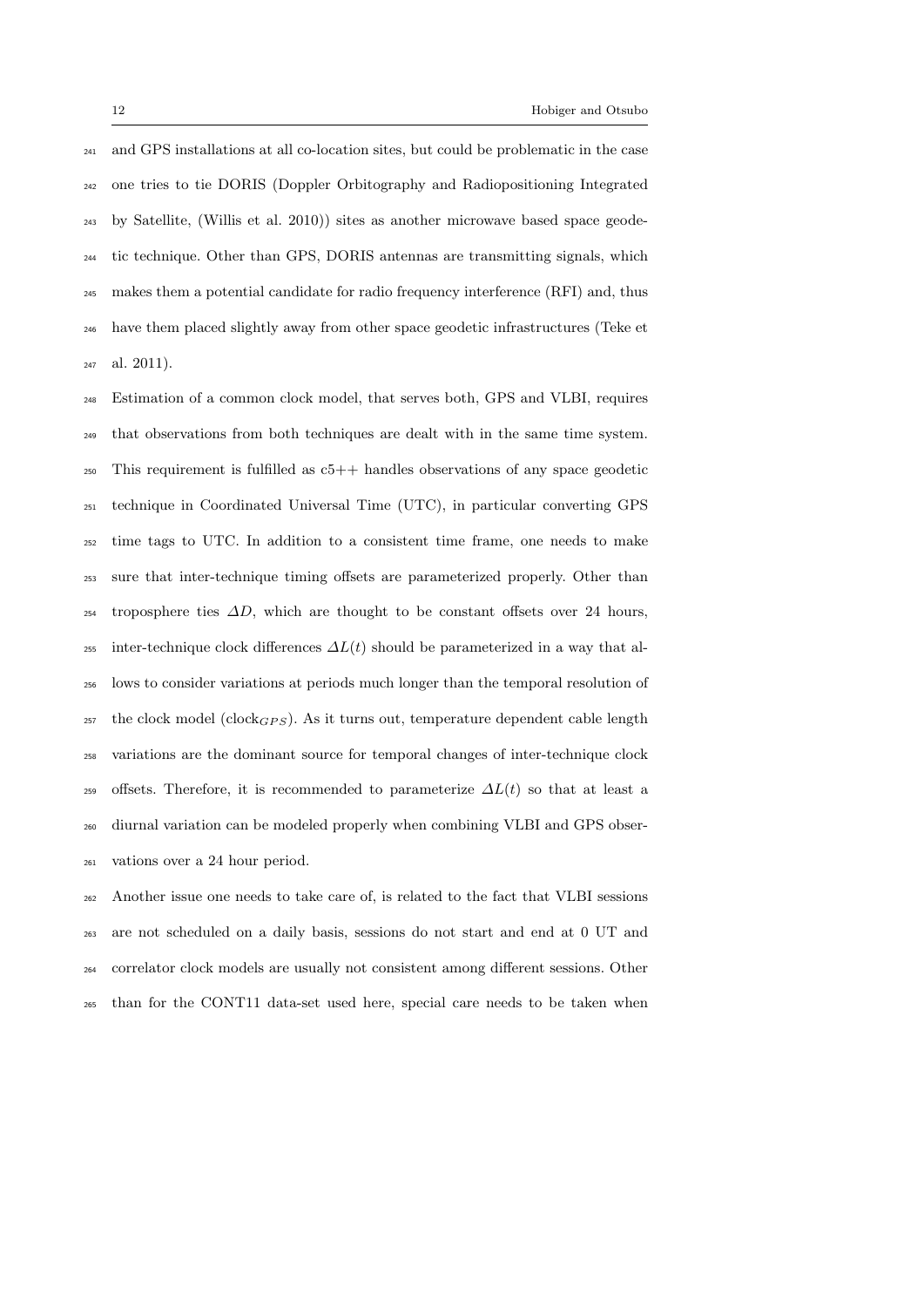combining standard VLBI data with other observations like GPS. As  $c5++$  can use arbitrary start and end times for the parameter estimation period all data outside periods where no VLBI data are available are therefore not considered for the adjustment process.

 In summary,  $c5++$  does not only provide the same geophysical models for different space geodetic techniques, but also utilizes only data within the same time span.

### 272 3 Combination of GPS and VLBI during CONT11

 CONT11 was a campaign of continuous VLBI sessions, organized by the Inter- national VLBI Service for Geodesy and Astrometry (Schuh and Behrend 2007) <sup>275</sup> and observed between Sep.  $15^{th}$  and Sep.  $30^{th}$  2011, which were scheduled and correlated as daily sessions so that data or products can be combined with GPS over the same time span. In total 14 VLBI stations joined the CONT11 observing network. However, since not all stations continuously contributed to CONT11 and only a fraction of the network stations shared a common frequency standard with the co-located GPS receiver (Rieck et al. 2012). In order to avoid the usage of con- straints for clock and troposphere parameters, the spacing of the piece-wise linear functions was selected accordingly (cf. next section). But since several participat- ing stations had data gaps longer than those parameters intervals, such stations were excluded from the network as well, leaving only 7 stations which can be used for combination of GPS and VLBI consistently over the 15 days period. A map with the location of these stations is shown in Figure 2.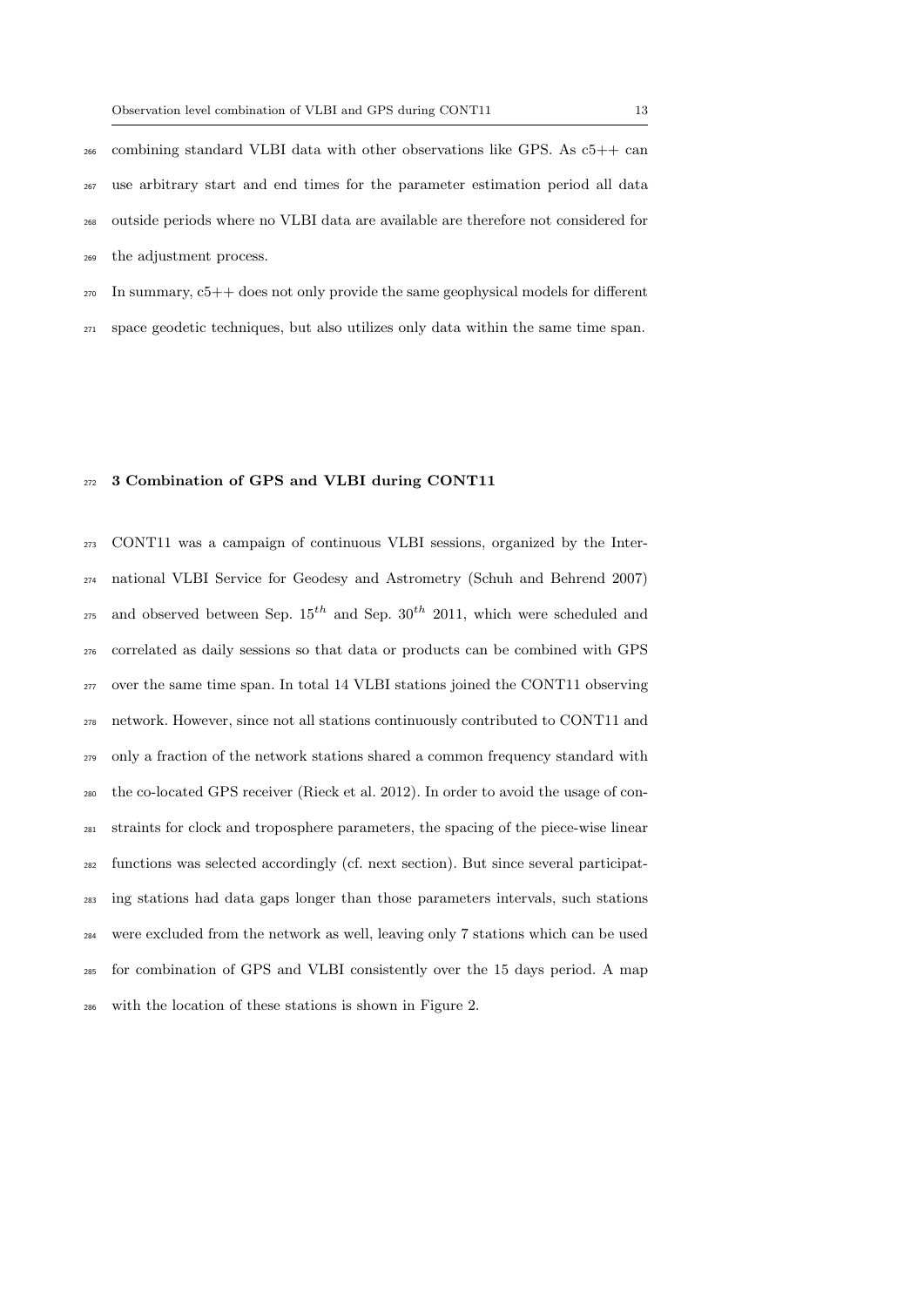## 3.1 Parameterization

 As for VLBI data, c5++ provides an interface that allows to read ionosphere free observations from databases in NGS format (http://lacerta.gsfc.nasa.gov/mk5/help/dbngs\_format.txt), whereas GPS observations can be input via a Receiver INdependent EXchange For- mat (RINEX) (Gurtner 2000) interface. In general, c5++ estimates parameters via an iterative least-squares adjustment based on a Gauss-Markov model (Koch 293 1997) paired with an outlier rejection based on a  $3 - \sigma$  criteria. Based on this approach, CONT11 data were analyzed in 24 hour batches, and different analy- sis options (Table 1) were selected for the computation of the target parameters. For the VLBI-only solution (S0001) no-net-translation (NNT) and no-net-rotation (NNR) constraints had to be applied in order to solve for all seven station positions without the need of fixing a single VLBI site to its nominal ITRF2008 coordi- nates (Altamimi et al., 2011). Stations TSKB and CONZ were excluded from the NNR/NNT conditions in order to account for site displacements caused by large Earthquakes. The GPS-only solution (S0010) was obtained from un-differenced observations which were processed in static precise-point positioning (PPP) mode (Kouba and Heroux, 2001), while using IGS final orbit and clock products (Dow et al. 2009). The PPP mode allows us to process the observations independently from the length of the baselines defined by the VLBI network geometry. However, the small number of stations involved in this study does not allow an estimation of satellite orbit and clock parameters. An elevation cut-off angle of 5 degrees was applied to all GPS sites and ambiguities were solved as floats. Compared to the VLBI data-set, GPS observations provide a better geometrical and temporal coverage, which allows to solve for station clock parameters with a finer resolu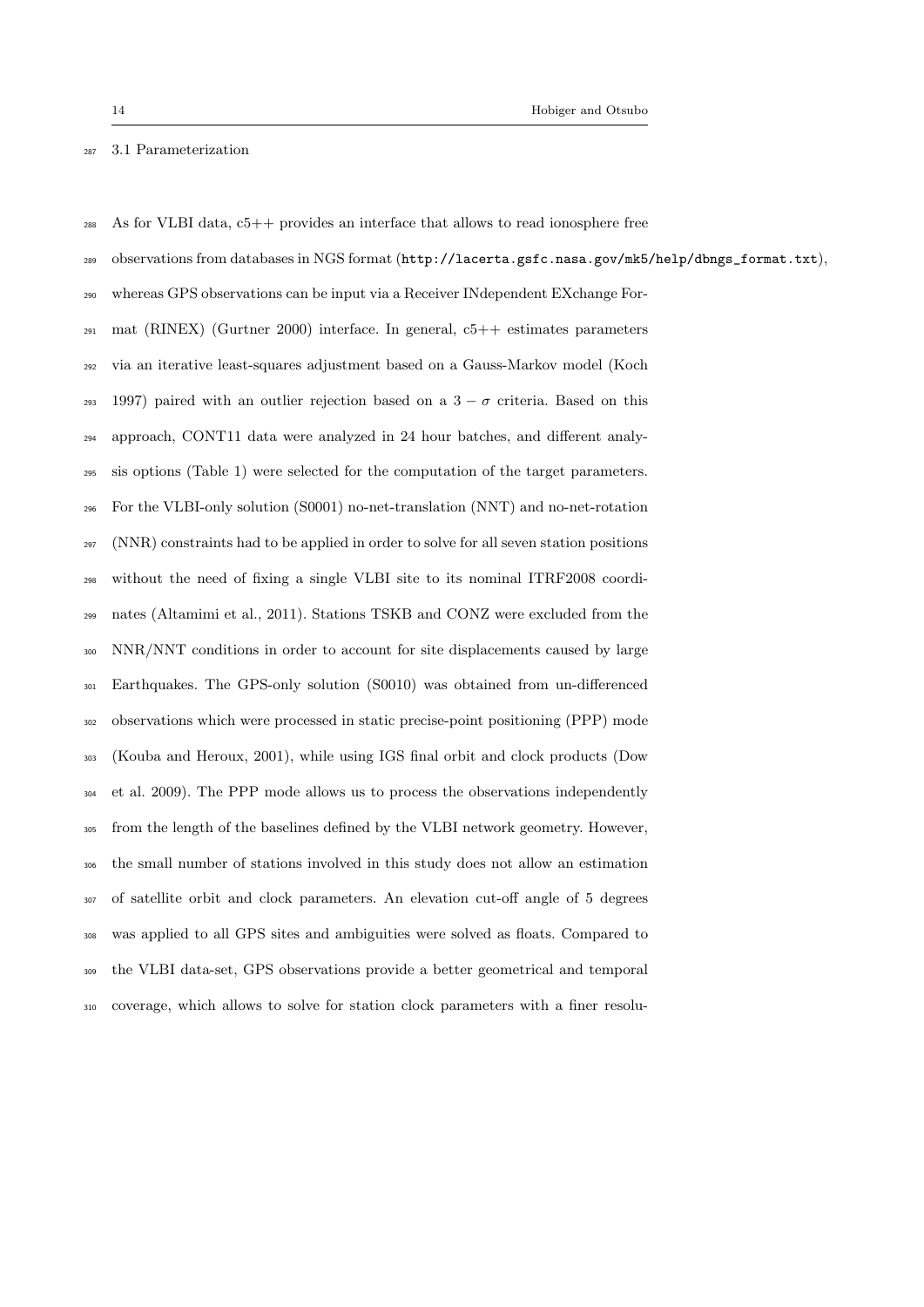tion, i.e. estimating piece-wise linear clock models with nodes every 5 minutes (cf. Table 1). The first solution which combines GPS and VLBI on the observation level, i.e. S0011, only added local tie vectors as virtual observations that relate be- tween the reference points of the co-located VLBI and GPS antennas. Taking this concept a step further leads to solution S0111, which includes the estimation of site-dependent troposphere parameters, i.e. zenith wet delays and gradients, rather than estimating such parameters for VLBI and GPS separately. The last solution (S1111) extends the parameterization of S0111 and deals with clock estimates as site-dependent parameters as well. This can be realized by considering a slowly varying inter-technique electrical cable delay change which is being modeled by a continuous piece-wise linear function with a temporal resolution of 3 hours. In all solutions earth orientation parameters (EOPs), i.e. UT1 and pole coordinates  $X_2$  ( $X_p/Y_p$ ), were only estimated from VLBI data since GPS orbits were kept fixed to their IGS values. Tab. 2 lists the geophysical models used for the computation of single-technique and combined solutions.

 Weighting of data and virtual observations, e.g. local ties, is not a straightforward problem and is usually handled by variance component estimation (Kelm, 2009). However, as this feature is currently not implemented in the  $c5++$  framework one has to rely on the weights deduced from the formal errors from each mea- surement type. As for VLBI, formal errors provided from the correlator are taken and multiplied with the wet mapping functions in order put lower weight on low elevation observations. GPS code and carrier phase observations are assumed to have formal errors of 70 cm and 7 mm, respectively. Also these formal errors are multiplied with the wet mapping function coefficients in order to account for a decrease of precision at lower elevations. As mentioned before, local tie vectors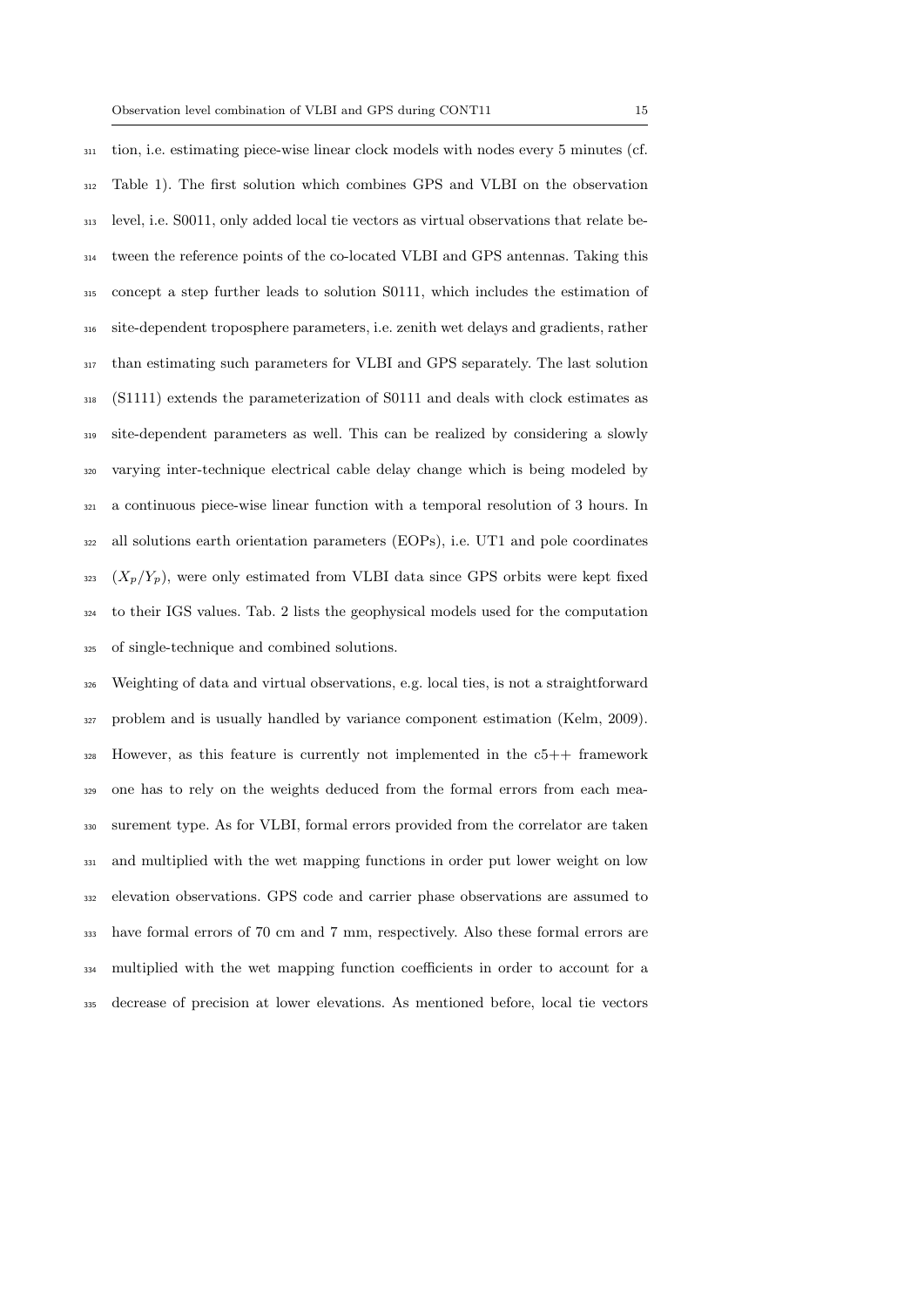are introduced with the formal errors provided in the IERS SINEX files. These uncertainties might be too optimistic (cf. Tab. 3) but one has to consider that local tie vectors are introduced on the observation level like any other observable. As three virtual observations, i.e. one for each local tie coordinate component, compete against thousands of GPS and VLBI observations, it is feasible to as- sume that even though the formal errors are too optimistic the combined solution is not constrained to a rigid local tie vector which is purely determined by the IERS local tie information. The impact of the weight with which these local ties are introduced has been studied separately and is summarized in section 3.3.

## 3.2 Results

 In order to judge whether combination on the observation level improves the es- timation of geodetic target parameters, station coordinates are studied in the following. In addition, nuisance parameters, in particular troposphere estimates, which are also used outside the geodetic community, are compared. Moreover, the feasibility of estimating a station-wise common clock model, respectively parame-terizing clock-ties with a long-term variation, is being reviewed.

## 3.2.1 Site coordinates

 Station position repeatabilities, measured as root mean squared (RMS) error of the offset-removed coordinate time series, during the 15 day period are computed for each solution and plotted for individual stations in Figure 3. In addition, average RMS values over all network sites are summarized in Table 4. VLBI-only station position repeatability is worse than the GPS-only solution. In general, scattering of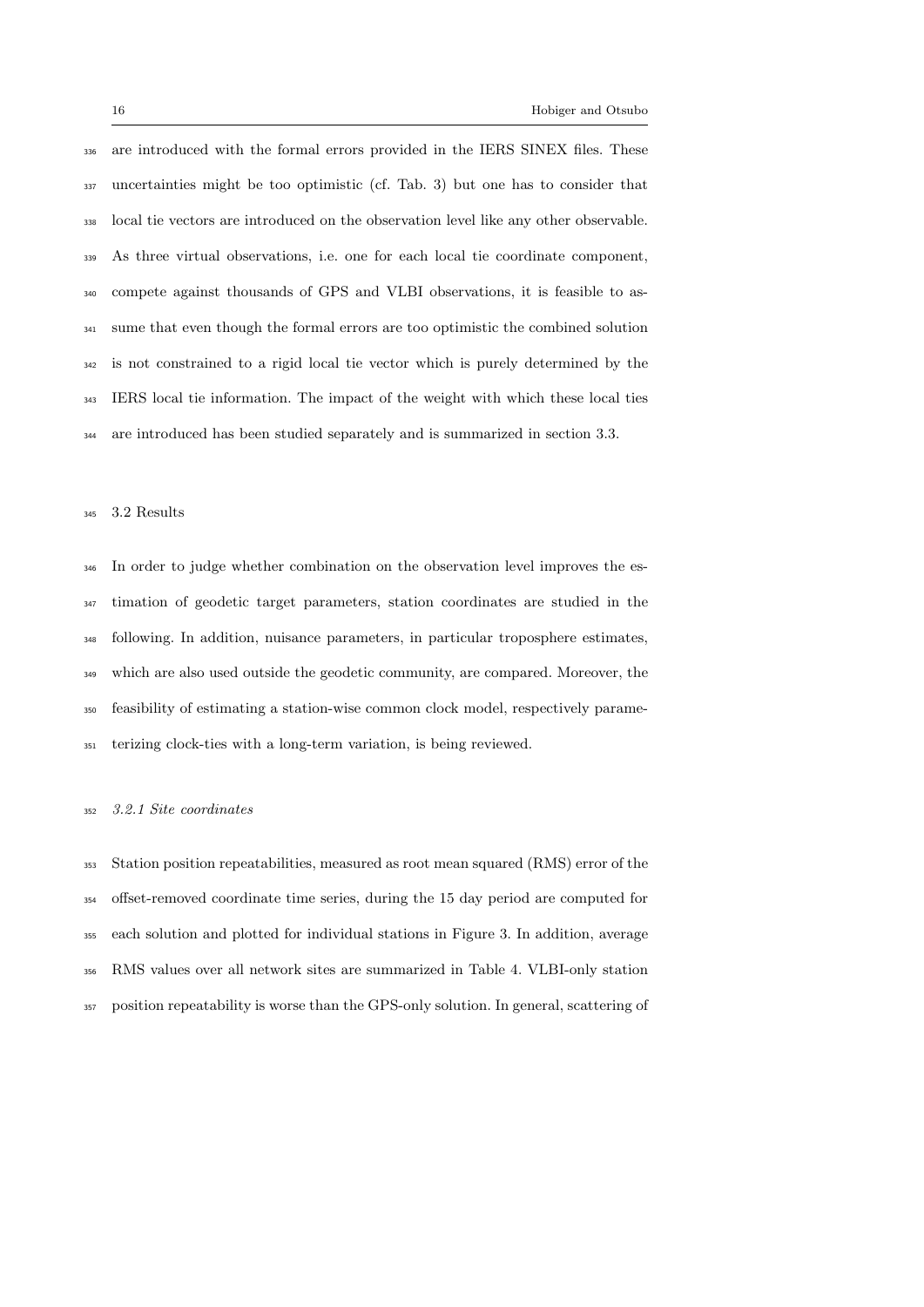the VLBI-only solution is about twice as large as the GPS single-technique position results. However, once data are combined on the observation level and local tie vec- tors are added as virtual observations, co-located VLBI and GPS sites reveal the same stability. Thus, in the following only repeatabilities of the GPS receivers will be discussed, although identical conclusions could be drawn also from the VLBI coordinate time series of any combined solution. One can see that adding VLBI and local tie-information improves the station position repeatabilities of the GPS sites. Only at Hartebeesthoek, South Africa (GPS:HRAO/VLBI:HARTRAO) a small degradation of the performance can be noticed. Estimating the troposphere conditions as site-dependent common parameters, as done in solution S0111, has another positive impact on the station position repeatability. Although the total number of VLBI scans is relatively small compared to all GPS observations, most of the VLBI data is taken at very low elevation angles, given the long baselines and the mutual source visibility. This allows to better de-correlate station position, clock and troposphere parameters and helps to overcome drawbacks which GPS is facing due to antenna phase center variations. Finally, the estimation of both, common troposphere and clock parameters, as carried out in solution S1111, yields the best performance among all solution strategies. However, as discussed in sec- tion 2.2 one can not simply assume a constant offset between the VLBI and GPS <sup>377</sup> timing equipment, but needs to model at least a time dependent inter-technique clock offset. Although improvements are at the sub-mm level, it is clearly indi- cated that combination on the observation level, respectively estimating common parameters (troposphere, clocks), has a positive influence on the stability of the obtained coordinate time series.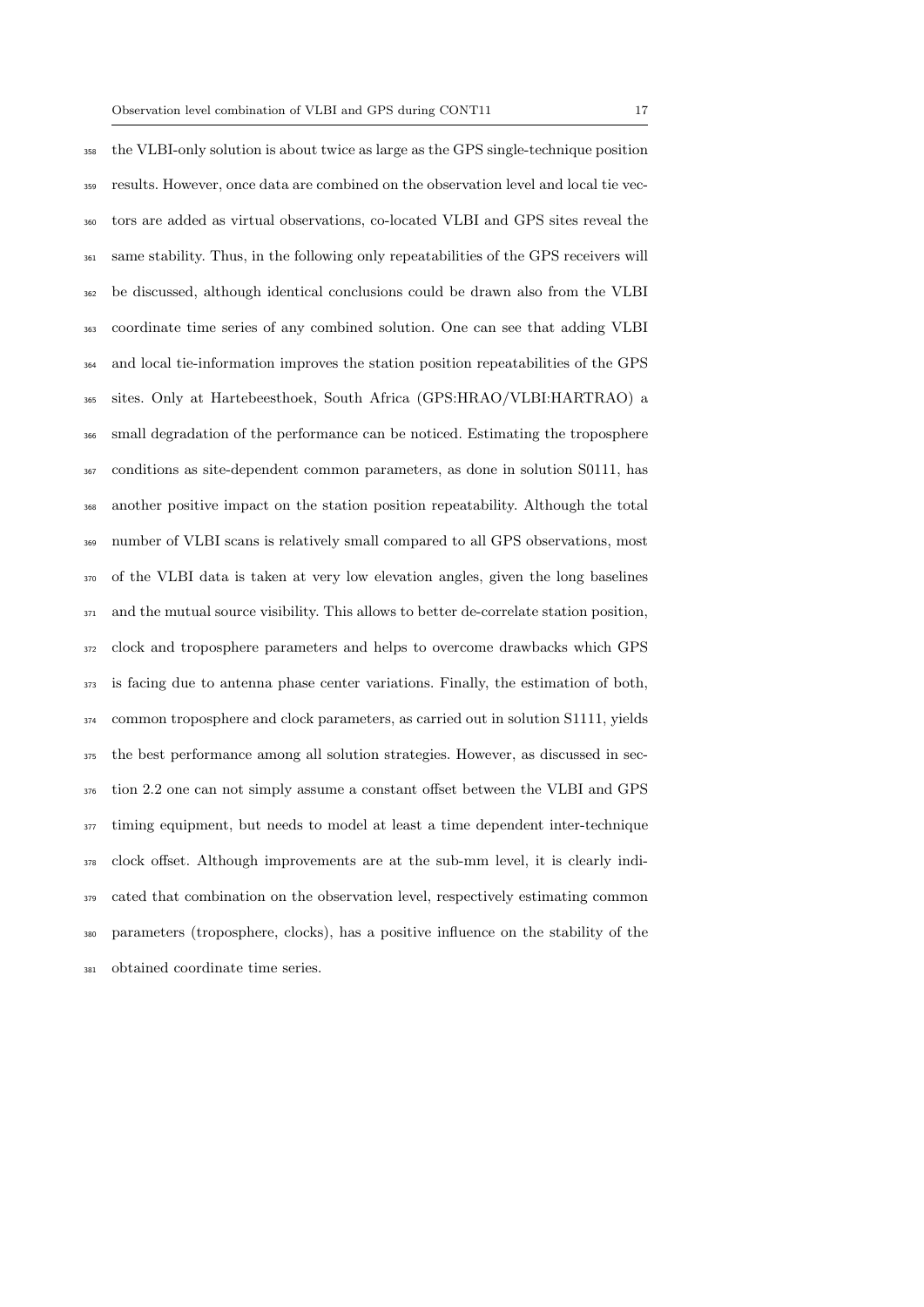## 3.2.2 Common troposphere parameters

 Beside traditional space geodetic products like station position, troposphere esti- mates are being used for various purposes outside the geodetic community. Thus, the impact of combination on the observation level, respectively the estimation of site-dependent common troposphere models, is being investigated. As an example, troposphere estimates at station Wettzell, Germany during CONT11 are shown in Figure 4. Single-technique troposphere estimates and solution S0011, which com- bines GPS and VLBI but does contain a station-wise common troposphere model, reveal a few spikes in the time series, which are likely caused by undetected out- liers which got absorbed into the troposphere estimates. In particular the VLBI estimates seem to suffer from this effect. However, as soon as station-dependent common troposphere models are estimated, i.e. solutions S0111 and S1111, those data artifacts do not mitigate into the troposphere parameters. In addition, daily 395 estimates of troposphere ties  $\Delta D$  (see discussion in Section 2.1.2) are stable over  $\frac{396}{100}$  time with  $\pm 2$  mm. Table 5 lists the estimated station-dependent troposphere ties and compares them with theoretical values from Teke et al. (2011). Except for sta- tions KOKB and WES2, estimated troposphere ties agree well with the expected values derived from height differences and average atmosphere conditions. The estimates for WES2 are consistent with the value derived by Thaller (2008), but differences at KOKB remain unexplained. The most likely explanation for differ- ences between estimated and empirically modeled troposphere ties might be given by antenna radome or multi-path effects.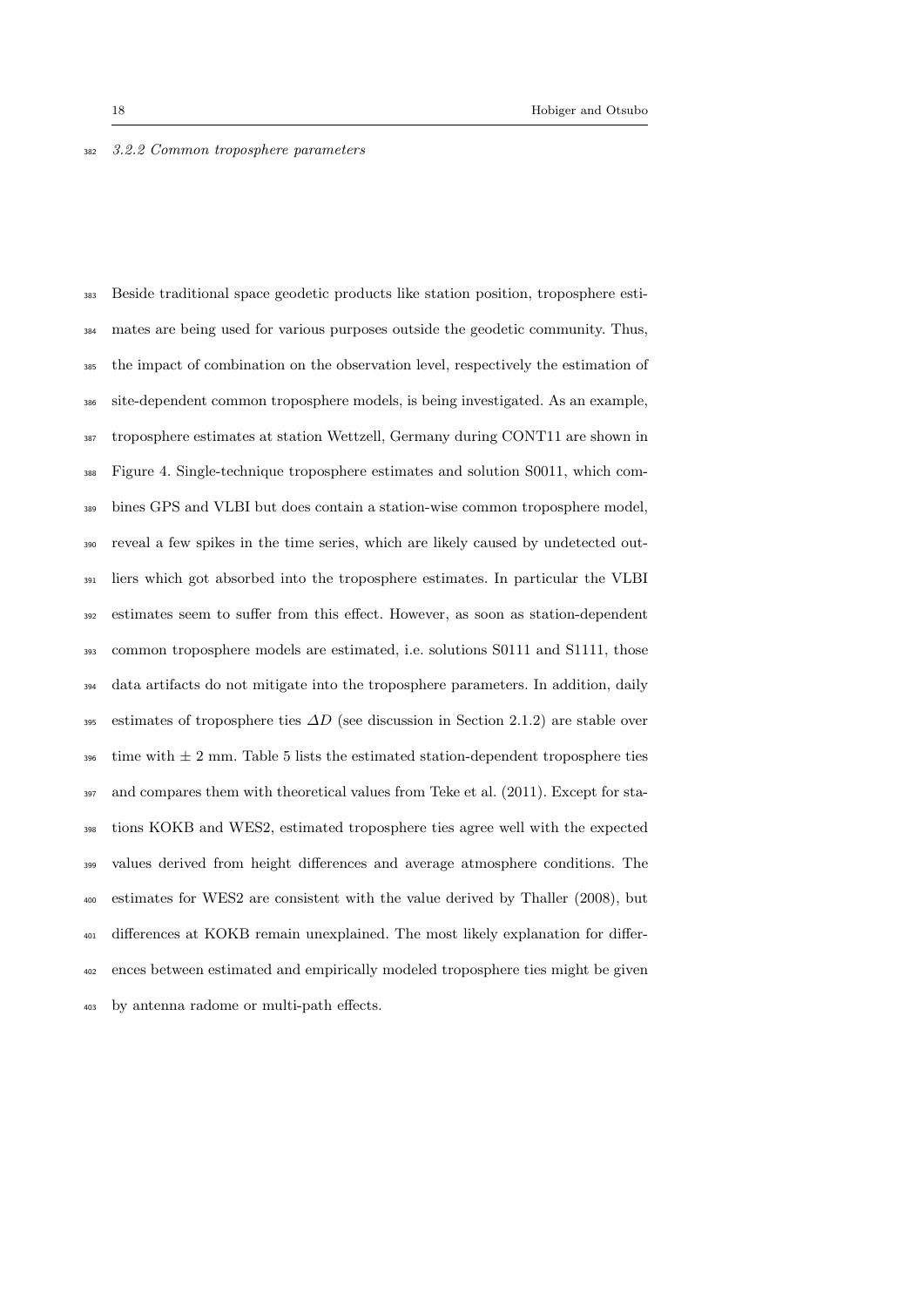3.2.3 Common clock model

 Estimating a single clock model for both techniques at each site, significantly reduces the number of unknowns and, thus helps to stabilize the solution, respec- tively makes it easier to detect outliers, which would otherwise propagate to a large extent into the clock solution. Although, a common clock model improves the estimation of the target parameters, as discussed in the prior sections, the 410 assumption that clock ties  $\Delta L(t)$  can be modeled by a piece-wise linear func- tion, with a time resolution of 3 hours, is crucial. If reference frequency signals are distributed perfectly to VLBI and GPS components, one would expect that  $\Delta L(t) \approx const.$  within the formal error of the estimates. However, when comput- ing the RMS of the de-trended clock-tie estimates (Fig. 5) it obvious that several stations have inter-system delay variations which exceed the average formal er- ror of these biases. In particular stations at which GPS and VLBI technology are separated further away, e.g. the Transportable Integrated Geodetic Observatory (TIGO) in Concepcion and Tsukuba (TSKB), it is not feasible to estimate a com- mon clock without considering intra-day variations of the clock-tie. On the other side, at stations where the GPS antenna is located close to the VLBI facilities (e.g. at Onsala (ONSA)), almost no significant sub-daily inter-technique delay varia- tions are found. This sustains the hope that in the future, more stable and well monitored frequency distribution systems become commercially available, so that VLBI and GNSS technology can be locked to a single frequency standard and inter-system delays, i.e. clock ties, are reduced to a single constant offset, which can be estimated with the other unknown parameters.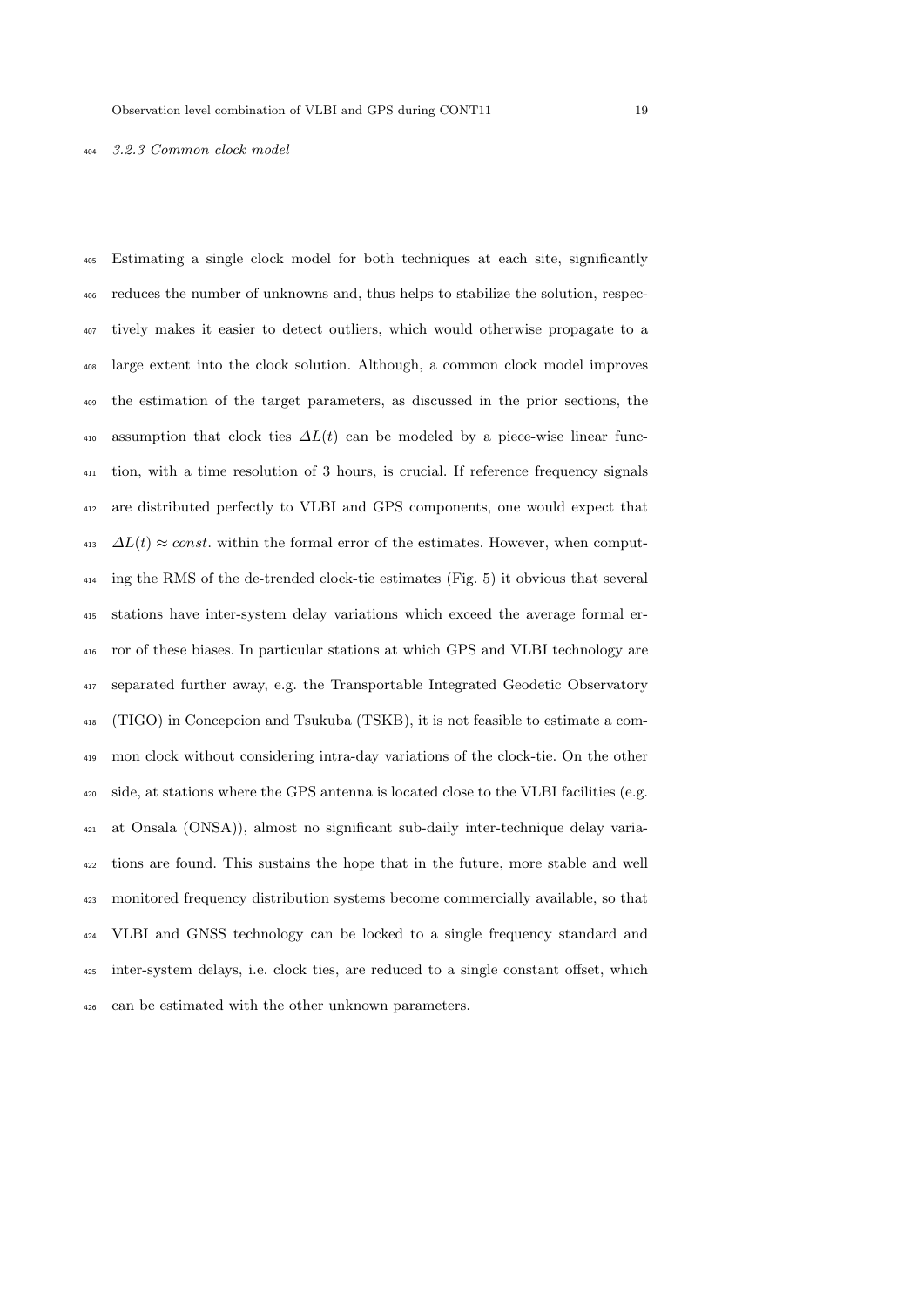3.3 On the impact of different weights for the local ties

 Introducing local tie information with the stochastic information provided in the SINEX files could lead to too tightly coupling of co-located site. For example, formal errors of 0.1 mm for the local tie at WTZZ might be too optimistic for the description of the physical accuracy of that inter-technique baseline vector. As mentioned in the prior sections, station position repeatabilities of VLBI were almost identical to those of GPS. This confirms the concept that co-located sta- tions are allowed only identical movements, but bears the risk of constraining on technique, i.e. VLBI, closer to the technique which dominates the solution (i.e. GPS) because of its larger number of observations.

 In order to test the impact of the stochastic information for the local tie vectors, solutions S0011 and S1111 were computed with different choices for the multiplicative constant  $f$  (cf. Eq. 1). Other than in the analysis before, where local ties were <sup>440</sup> introduced with the formal errors given in the SINEX files, i.e.  $f = 1$ , also lower 441 weights for the uncertainty of these links were tested with  $f = 2, 4, 8, 16$ . Mean 3D station position repeatabilities were then taken as criteria in order to judge how the choice of the local tie uncertainty impacts each solution. One expects that lower weights for the local ties lead to less coupling of the obtained station positions and thus yield more independency among the station positions of the different space geodetic techniques.

 As shown in Figure 6 this assumption is confirmed. In general, lower weights, i.e. larger values of f, lead to more scattering of the station coordinates of a single technique, in particular VLBI. This is clearly visible from solutions S0011, which rely only on local tie information that relates between both techniques. A similar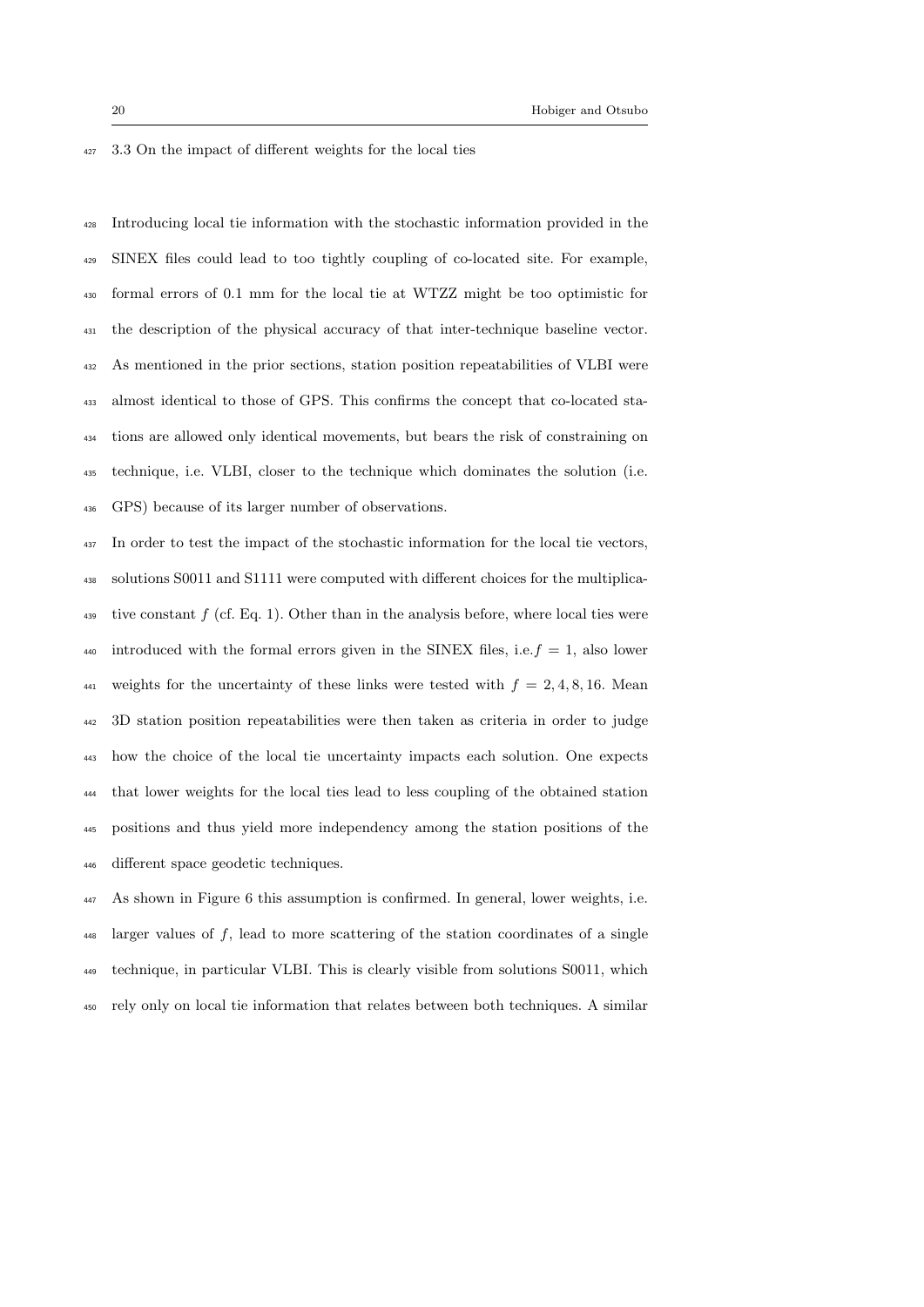pattern can be seen for solutions S1111, but here one notices that implicit ties from common troposphere and clock models help to reduce such a degradation. In general, it can be concluded that lower weights for the local ties lead to a perfor- mance which is closer to those of single-technique solutions when no other common models, either troposphere or clock, are estimated together. Moreover, one needs to consider that too loose constraints bear the risk that VLBI station position scattering gets worse than the single technique solution since the VLBI network has not been constrained by NNR/NNT conditions, but purely relies on the local tie information which implicitly orients and aligns the VLBI network stations.

 Similar to the results discussed in section 3.2.1 one can observe only sub-mm changes of the GPS station coordinate repeatabilities, but sees a large impact on the VLBI station position performance, which is clearly benefiting from closer ties with the co-located GPS receiver. Although the impact of the combination of the observation level leads only to small improvements for the GPS station coordinate repeatabilities,the benefit of this approach can be confirmed consistently every time VLBI and GPS are analyzed together.

 For the future a significant improvement is expected after next generation VLBI technology (Petrachenko et al. 2012) is in place. Such new technology is expected to produce more scans and thus enable VLBI to compete better with the large number of GPS measurements. In addition, a variance component estimation, which includes the formal errors of the local ties, could help to include these inter-technique vectors in the adjustment process with more realistic weights.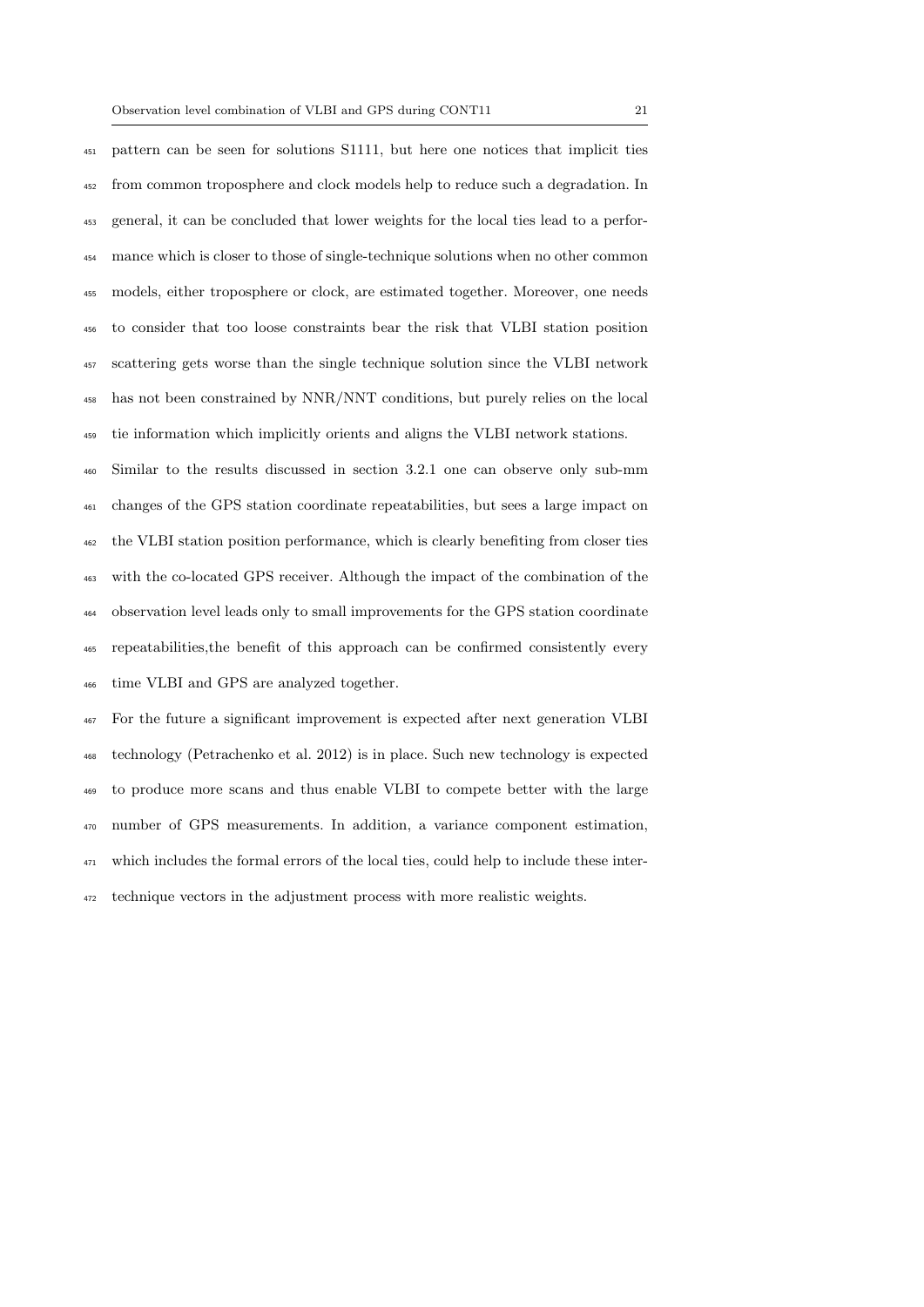## 4 Discussion

 It could be shown that combination of space geodetic data on the observation level improves both, geodetic target parameters and nuisance parameters like tropo- sphere estimates. Parameters estimated from the combined approaches performed better than any of the single-technique solutions. In addition, outliers are less likely to mitigate into parameters when more than one space geodetic technique is used to estimate physically identical quantities like troposphere or clock offset. How- ever, special care needs to be taken when tying two or more techniques together, by means of other than geometrical information, i.e. locally measured 3D vectors. If the troposphere is used as a proxy for tying together microwave based space geodetic techniques, both the underlying physical model as well as the functional representation in the adjustment process, are consistent if a so-called troposphere- tie, which corrects for different station heights (respectively zenith delays), is taken into account. Such a troposphere tie can be applied a-priori, if accurate meteo- rologic information is available at all co-location instruments. Otherwise, one can parameterize troposphere-ties as inter-system troposphere biases in the adjust- ment process. The latter approach was pursued here, leading to estimates which match with empirically derived troposphere ties within the formal uncertainties. However, GNSS antenna radome and multi-path effects can be absorbed into tro- posphere ties, leading to estimates which can not by assigned to differential zenith troposphere delays only.

 Estimation of a common clock model, as a third way of tying together different space geodetic techniques, is feasible as well. However, special care needs to be taken, since intra- and inter-system delay changes do not allow to estimate a sim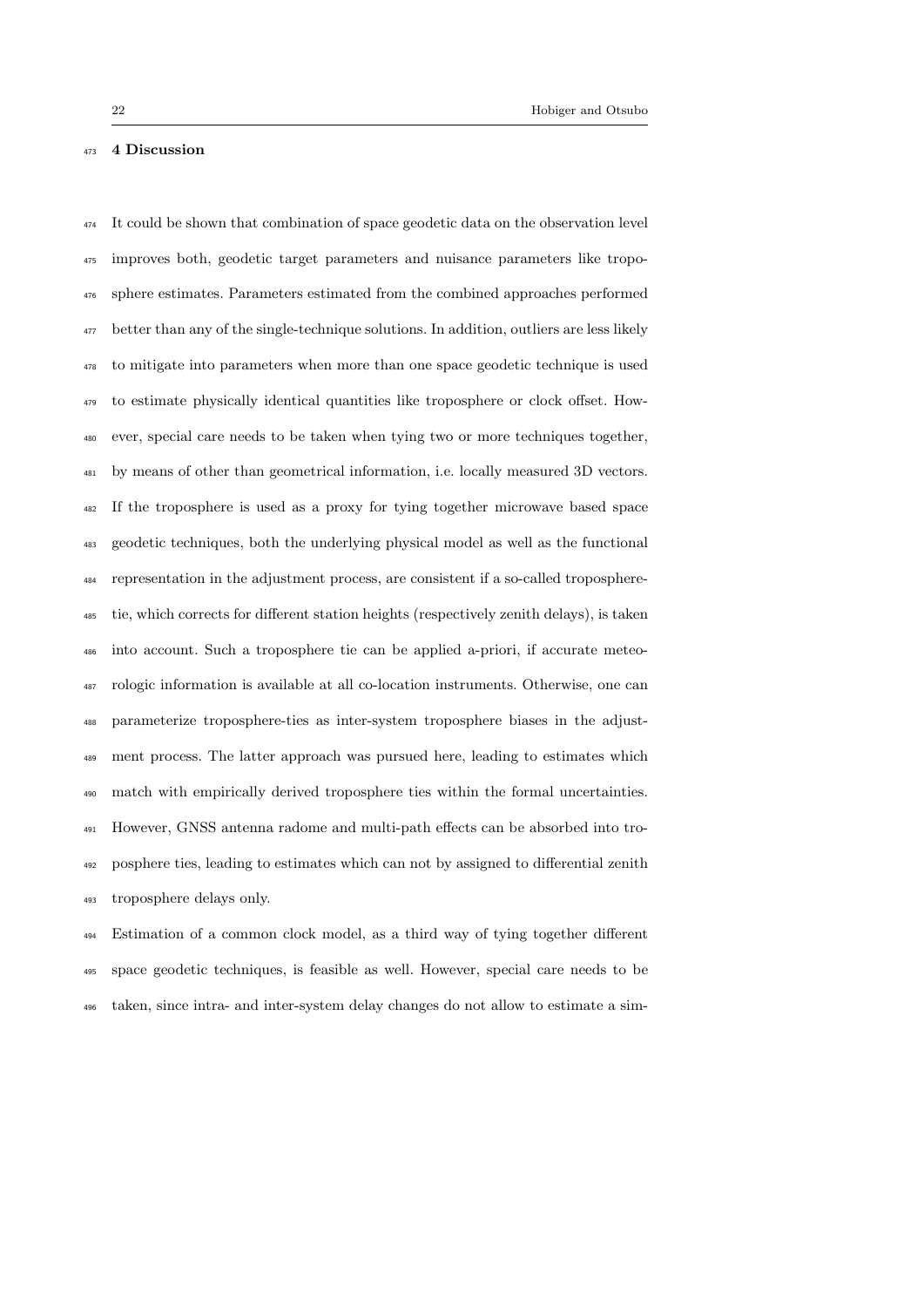ple constant bias for the duration of a 24 hour session. Since most cable length changes and internal delay variations are strongly correlated to temperature vari- ation, clock-ties have to be parameterized in a way which accounts at least for diurnal variations.

 The network of 7 stations likely does not reveal the full potential of this approach and further studies concerning the suggested combination approach are needed to confirm the benefits presented here. However, we find a consistent improvement each time we add another parameter to be estimated from both techniques, which would not be the case if combination of common parameters on the observation level does not work or has conceptual errors.

## 5 Outlook

 Space geodetic techniques are currently not only improved concerning measure- ment precision, but also undergo system upgrades which allow to obtain more observations per session. In the case of GNSS, this is achieved by the inclusion of more satellite systems. However, even within GNSS, biases between the different systems exist. Thus, before combining GNSS with other space geodetic techniques, such biases need to be well understood and either compensated or estimated prop- erly. As for VLBI, it is envisaged that the VLBI2010 system will replace the current S/X-band systems in the next several years (Petrachenko et al. 2012). With the introduction of phase delay observables, a significant improvement in measure- ment precision is expected from this new technology, making it more competitive against GNSS and SLR.

Combination of space geodetic techniques implies that local ties are well known,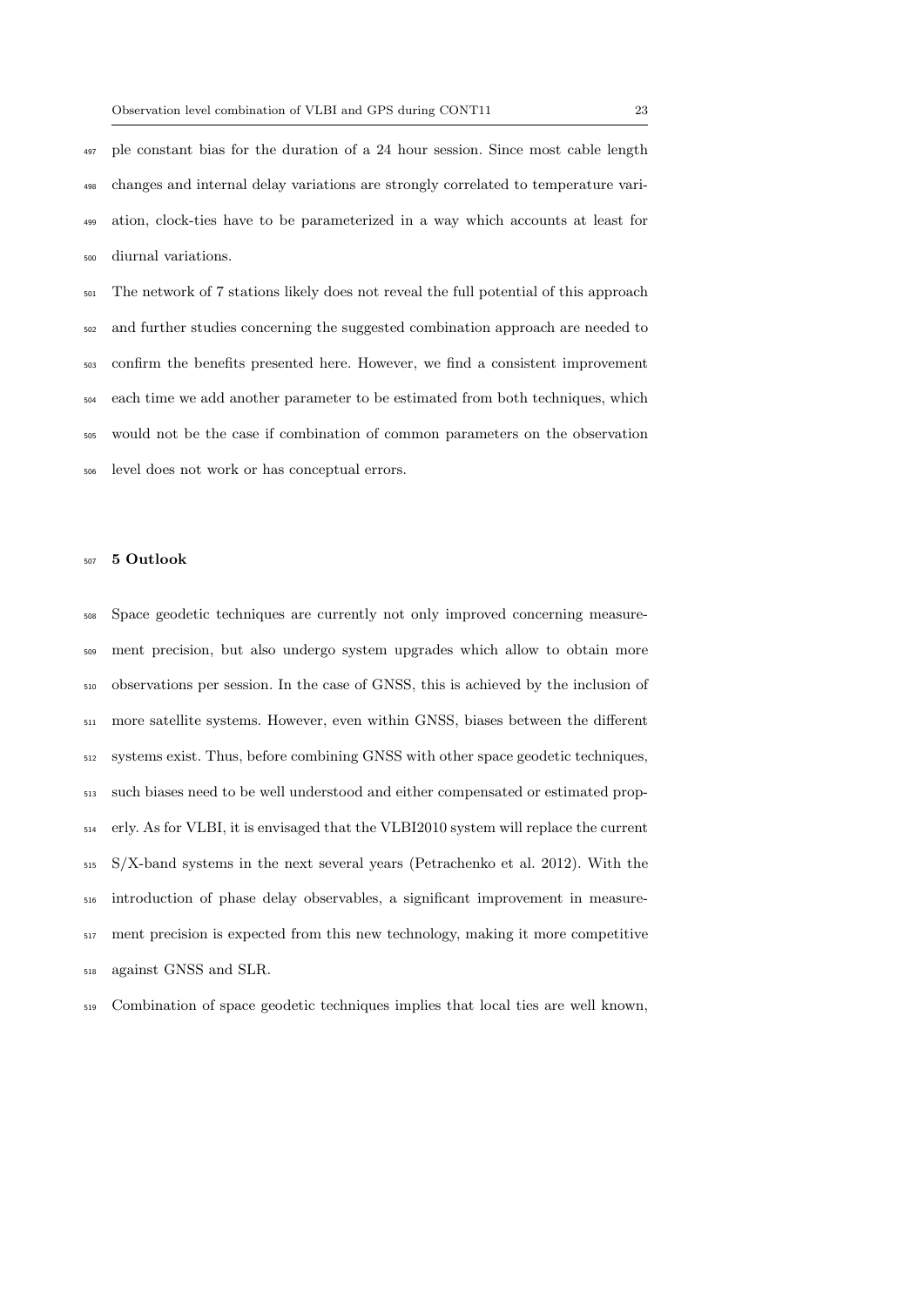monitored and are made accessible for the analysts. Thus, local tie surveys need to be carried out more regularly and accuracy of the inter-technique links should be better than the performance of space geodetic techniques, respectively the GGOS goals. If one wants to take benefit from common frequency standards, it is rec- ommended to monitor cable delay changes and calibrate internal delay variations. Estimation of such biases seems to be feasible as shown in this study, but knowl- edge of relative or even absolute timing offsets will likely improve the concept of combining space geodetic techniques by considering a common clock model. First efforts to establish such a system for VLBI are currently ongoing as reported by Panek et al. (2013).

 In general, one can extend the concept of combination on the observation level and include a third space geodetic technique, e.g. SLR, and estimate orbit pa- rameters as well. In doing so, GPS satellites which are also tracked by SLR sites would increase the number of implicit links between the techniques and further improve the estimation of target parameters. Although c5++ would support such an approach after minor updates, one needs to improve the mathematical con- cept of the estimation process as the huge number of unknowns, which have to be solved in a single adjustment process, likely poses a problem with the current estimation method. In addition, one needs to reconsider how observational data from different space geodetic technique should be weighted. As VLBI and GPS do not contribute the same number of observations during a 24h session, one needs to improve the mathematical concept behind the estimation method. In principle this can be achieved by a variance component estimation as suggested by Kelm (2009). This approach has not been used for this study, but might be applicable in future investigations.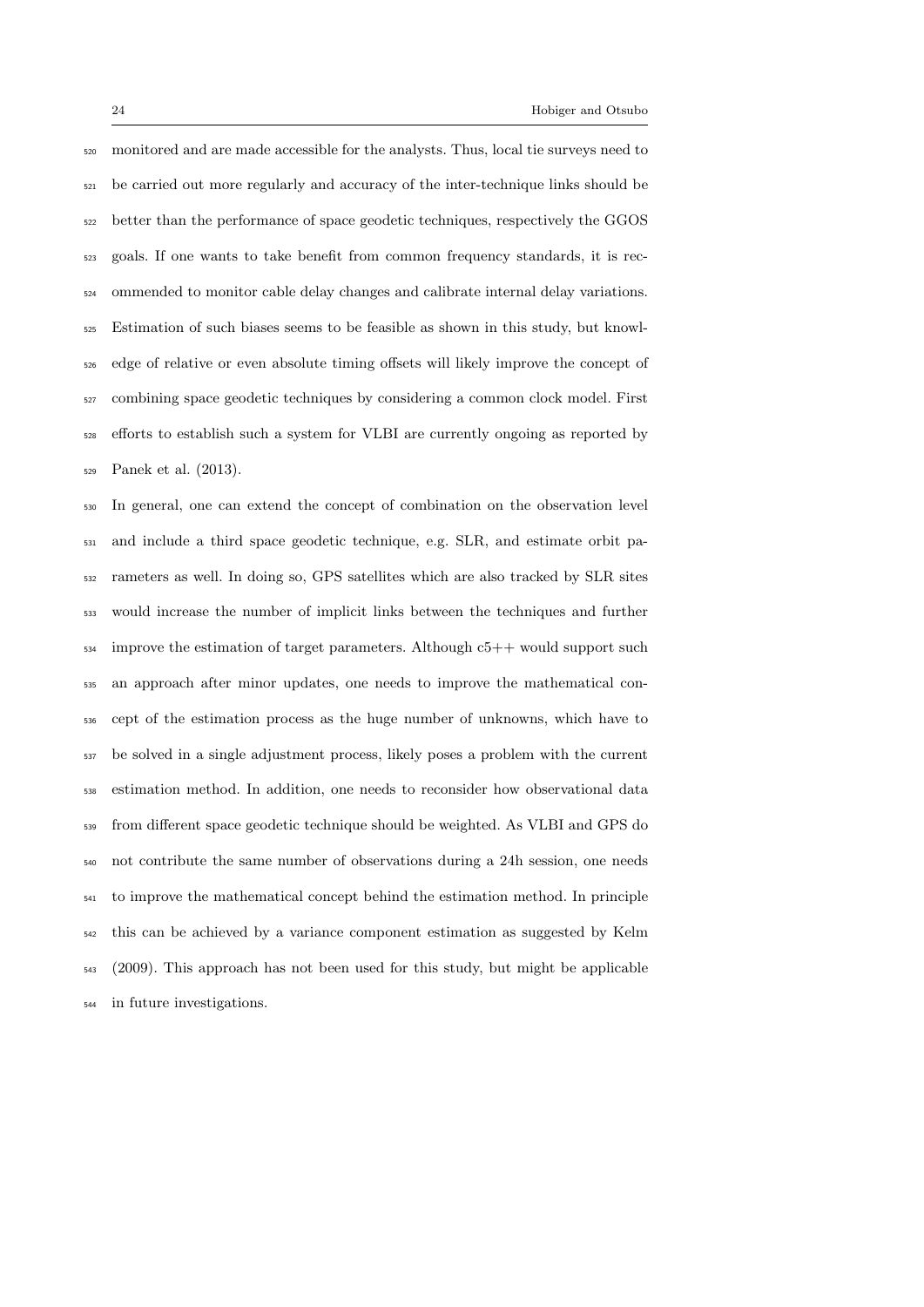In general, the combination of space geodetic data on the observation level appears to be a promising strategy to support the GGOS goals and help to realize the next generation of reference frames which are required for monitoring global change.

 Acknowledgements Parts of this work were supported by a Grant-in-Aid for Scientific Re- search. The International GNSS Service (Dow et al. 2009) and the International VLBI Service for Geodesy and Astrometry (Schuh and Behrend 2011) are acknowledged for providing data. Design and implementation of  $c5++$  was a huge effort, requiring the participation and support of many individuals.

## References

- 1. Altamimi Z, Collilieux X, and Metivier L (2011) ITRF2008: an improved solution of the
- international terrestrial reference frame, J Geod 85(8):457-473, doi:10.1007/s00190-011-0444- 4
- 2. Chen G, Herring TA (1997) Effects of atmospheric azimuthal asymmetry on the analysis of space geodetic data. J Geophys Res 102(B9):20489-20502. doi:10.1029/97JB01739
- 3. Coulot D, Berio P, Biancale R, Loyer S, Soudarin S, Gontier AM (2007) Toward a direct
- combination of space-geodetic techniques at the measurement level: Methodology and main issues, J Geophys Res, 112(B5):2156-2202 doi:10.1029/2006JB004336
- 4. Davis JL, Elgered G, Niell AE, Kuehn CE (1993) Ground-based measurements of gradients
- in the "wet" radio refractivity of air, Radio Science, 28(6), 1003-1018, doi:10.1007/s00190- 011-0444-4
- 5. Dow JM, Neilan RE, Rizos C (2009) The International GNSS Service in a changing land-
- scape of Global Navigation Satellite Systems, J Geod 83(3-4),191-198, doi:10.1007/s00190- 008-0300-3
- 6. Gambis D (2004) Monitoring Earth orientation using space-geodetic techniques: state-of-the-art and prospective., J Geod 78(4,5):295-303, doi:10.1007/s00190-004-0394-1.
- 7. Gurtner W (2000) RINEX: The Receiver-Independent Exchange Format, GPS World,
- 5(7):48-52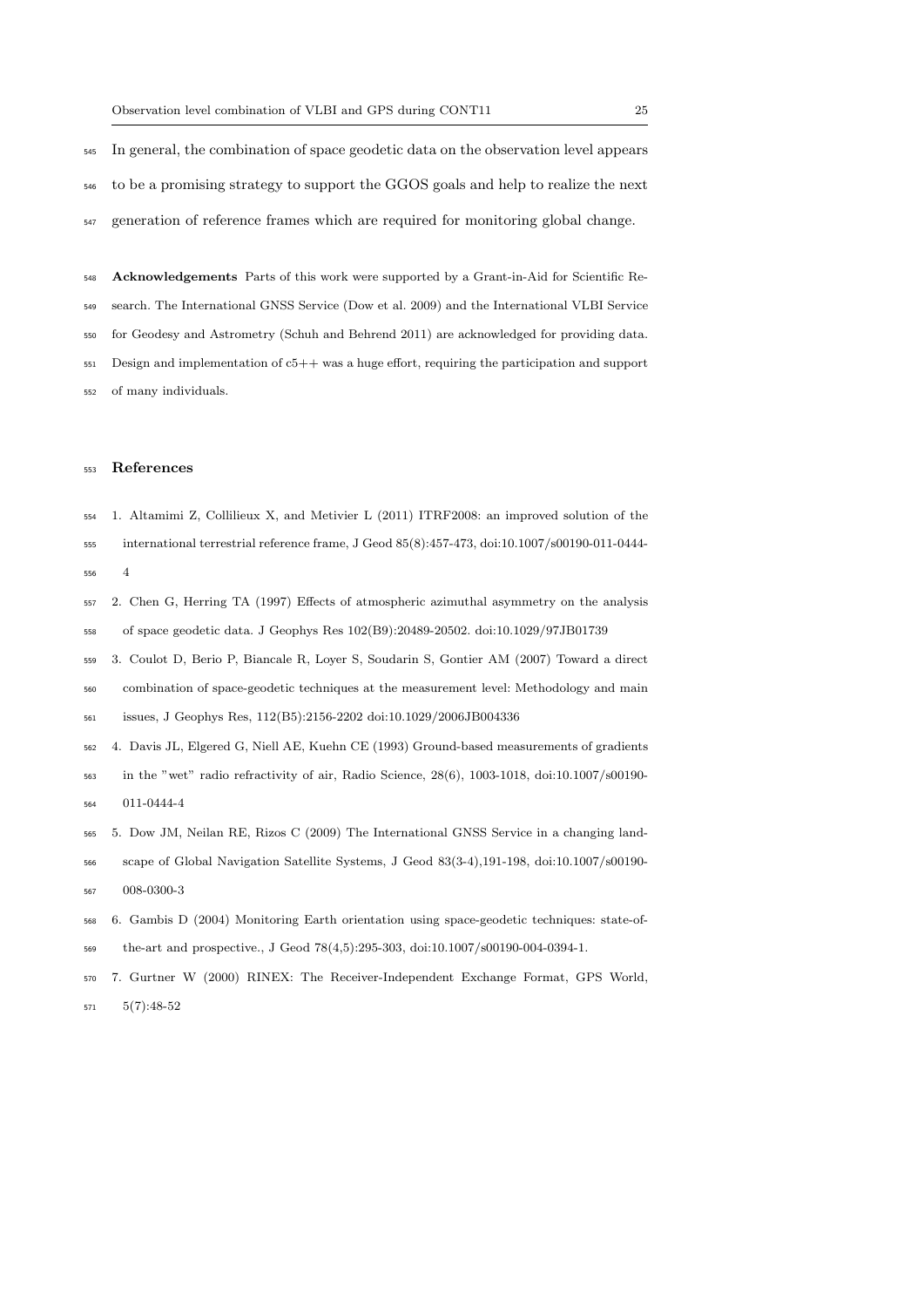- 8. Hobiger T, Otsubo T, Sekido M, Gotoh T, Kubooka T, Takiguchi H (2010) Fully auto-
- mated VLBI analysis with c5++ for ultra-rapid determination of UT1, Earth Planets Space 45(2):75-79, doi:10.5047/eps.2010.11.008.
- 9. Hobiger T, Otsubo T, Sekido M (2014) Combination of space geodetic observations
- from SLR and VLBI on the observation level with  $c5++$ , Adv Space Res  $53(1):119-129$ ,
- doi:10.1016/j.asr.2013.10.004.
- 10. Kalman RE (1960) A New Approach to Linear Filtering and Prediction Problems, Trans-
- actions of the ASME–Journal of Basic Engineering, 82(D):35-45.
- 11. Kelm R (2009) Rigorous Variance Component Estimation in Weekly Intra-Technique and
- Inter-Technique Combination for Global Terrestrial Reference Frames, International Associ-
- ation of Geodesy Symposia, Springer Berlin Heidelberg, 134, 39–44, doi:10.1007/978-3-642- 00860-3 6.
- 12. Koch KR (1997) Parameter Estimation and Hypothesis Testing in Linear Models, Springer, Berlin.
- 13. Kouba J, Heroux P (2001), Precise Point Positioning using IGS orbit and clock products,
- GPS Solutions 5(2):12-28, doi:10.1007/PL00012883
- 14. Lagler K, Schindelegger M, Boehm J, Krasna H, Nilsson T (2013) GPT2: Empirical
- slant delay model for radio space geodetic techniques, Geoph Res Lett 40: 1069–1073, doi: 10.1002/grl.50288
- 15. Nilsson T, Boehm J, Schuh H (2011) Universal time from VLBI single-baseline observations during CONT08, J Geod 85(7): 415-423, doi:10.1007/s00190-010-0436-9.
- 16. Otsubo T, and Gotoh T (2002), SLR-based TRF Contributing to the ITRF2000 project,
- IVS 2002 General Meeting Proceedings, 300-303, 2002.
- 17. Otten M, Flohrer C, Springer T, Enderle W (2012) Multi-technique combination at ob-
- servation level with NAPEOS: combining GPS, GLONASS and LEO satellites, Geophysical
- Research Abstracts, 14, EGU2012-7925-1.
- 18. Panek P, Kodet J, Prochazka I (2013) Accuracy of two-way time transfer via a single
- coaxial cable, Metrologia, 50(1):60-65, doi:10.1088/0026-1394/50/1/60.
- 19. Petit G, Luzum B (2010) IERS Conventions (2010) IERS Technical Note, 36, 179 pp.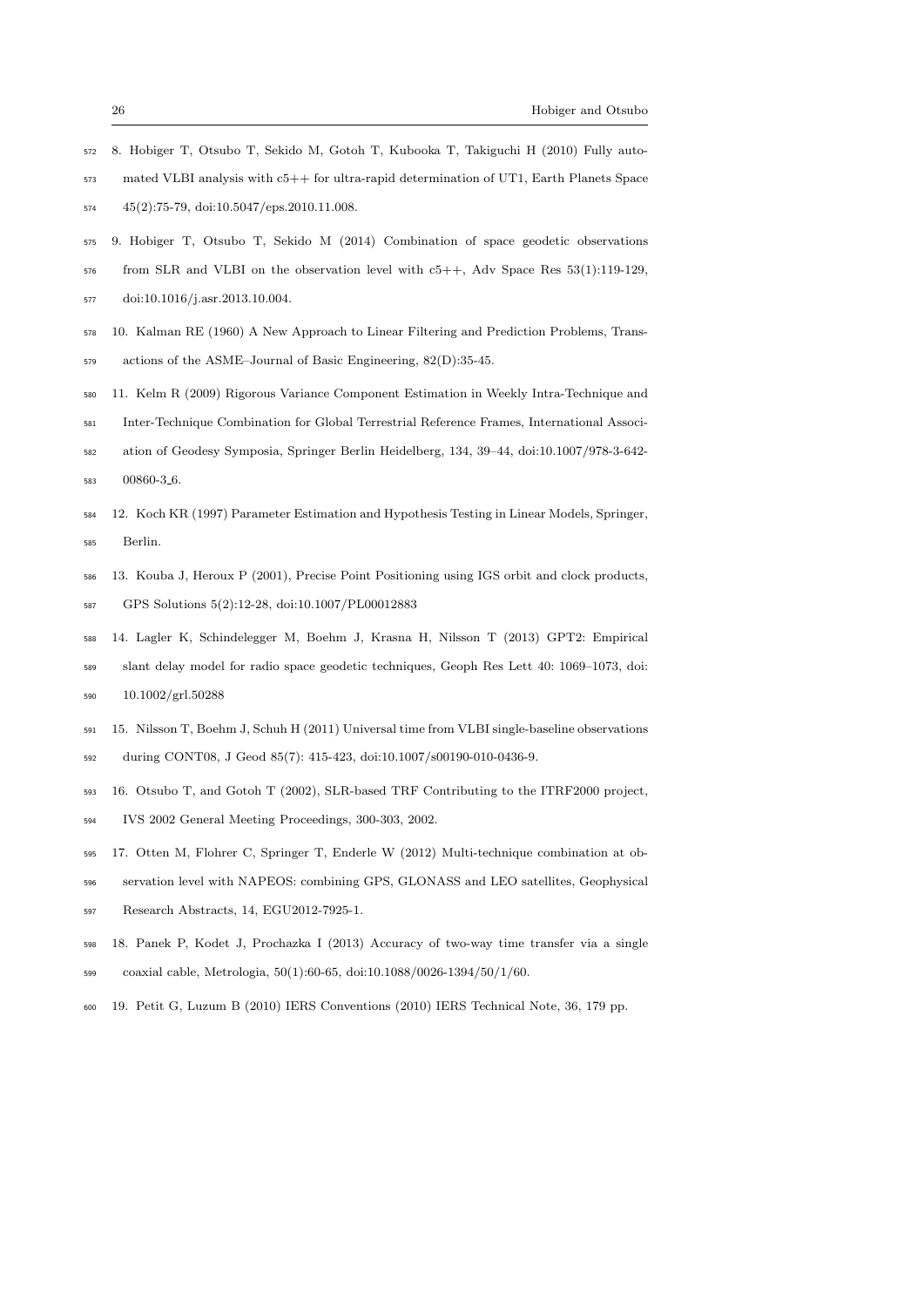- 20. Petrachenko WT, Niell AE, Corey BE, Behrend D, Schuh H, Wresnik J (2012) VLBI2010: Next Generation VLBI System for Geodesy and Astrometry, Geodesy for Planet Earth - In-
- ternational Association of Geodesy Symposia, 999–1005, doi:10.1007/978-3-642-20338-1 125.
- 21. Plank L, Boehm J, Schuh H (2011), DeDeCC Comparison of VLBI data analy-
- sis software results, 12th IVS Analysis Workshop, March 31, 2011, Bonn, Germany,
- http://amalthea.hg.tuwien.ac.at/˜members/DeDeCC/Comparison Campaign.pdf.
- 22. Ray J, Altamimi Z (2005) Evaluation of co-location ties relating the VLBI and GPS
- reference frames, J Geod 79(4-5): 189-195, doi:10.1007/s00190-005-0456-z
- 23. Ray RD, Ponte RM (2003) Barometric tides from ECMWF operational analyses. Ann
- Geophys 21(8):1897-1910. doi:10.5194/angeo-21-1897-2003
- 24. Rieck C, Haas R, Jarlemark P, Jaldehag K (2012) VLBI frequency transfer using CONT11,
- European Frequency and Time Forum (EFTF), 163-165, doi:10.1109/EFTF.2012.6502358.
- 25. Rothacher M, Beutler G, Bosch W, Donnellan A, Gross R, Hinderer J, Ma C, Pearlman M,
- Plag HP, Richter B, Ries J, Schuh H, Seitz F, Shum CK, Smith D, Thomas M, Velacognia E,
- Wahr J, Willis P, and Woodworth P (2009),The future Global Geodetic Observing System
- (GGOS), in The Global Geodetic Observing System: Meeting the Requirements of a Global
- Society on a Changing Planet in 2020, Plag and Pearlman (eds.), Geoscience Books, Springer Berlin.
- 26. Schuh H, Behrend H (2012), VLBI: A fascinating technique for geodesy and astrometry, J Geody 61:68-80, doi:10.1016/j.jog.2012.07.007
- 27. Teke K, Boehm J, Nilsson T, Schuh H, Steigenberger P, Dach R, Heinkelmann R, Willis
- P, Haas R, Garcia-Espada S, Hobiger R, Ichikawa R, Shimizu S (2011) Multi-technique comparison of troposphere zenith delays and gradients during CONT08, J Geod 85(7):395–
- 413, doi:10.1007/s00190-010-0434-y.
- 28. Thaller D (2008) Inter-technique combination based on homogeneous normal equation sys-
- tems including station coordinates, Earth orientation and troposphere parameters; Scientific
- Technical Report STR 08/15, Deutsches GeoForschungsZentrum, ISSN 1610-0956.
- 29. Willis P, Fagard H, Ferrage P, Lemoine FG, Noll CE, Noomen R, Otten M, Ries JC,
- Rothacher M, Soudarin L, Tavernier G, Valette JJ (2010) The International DORIS Service,
- Toward maturity, Adv Space Res, 45(12):1408–1420, doi:10.1016/j.asr.2009.11.018.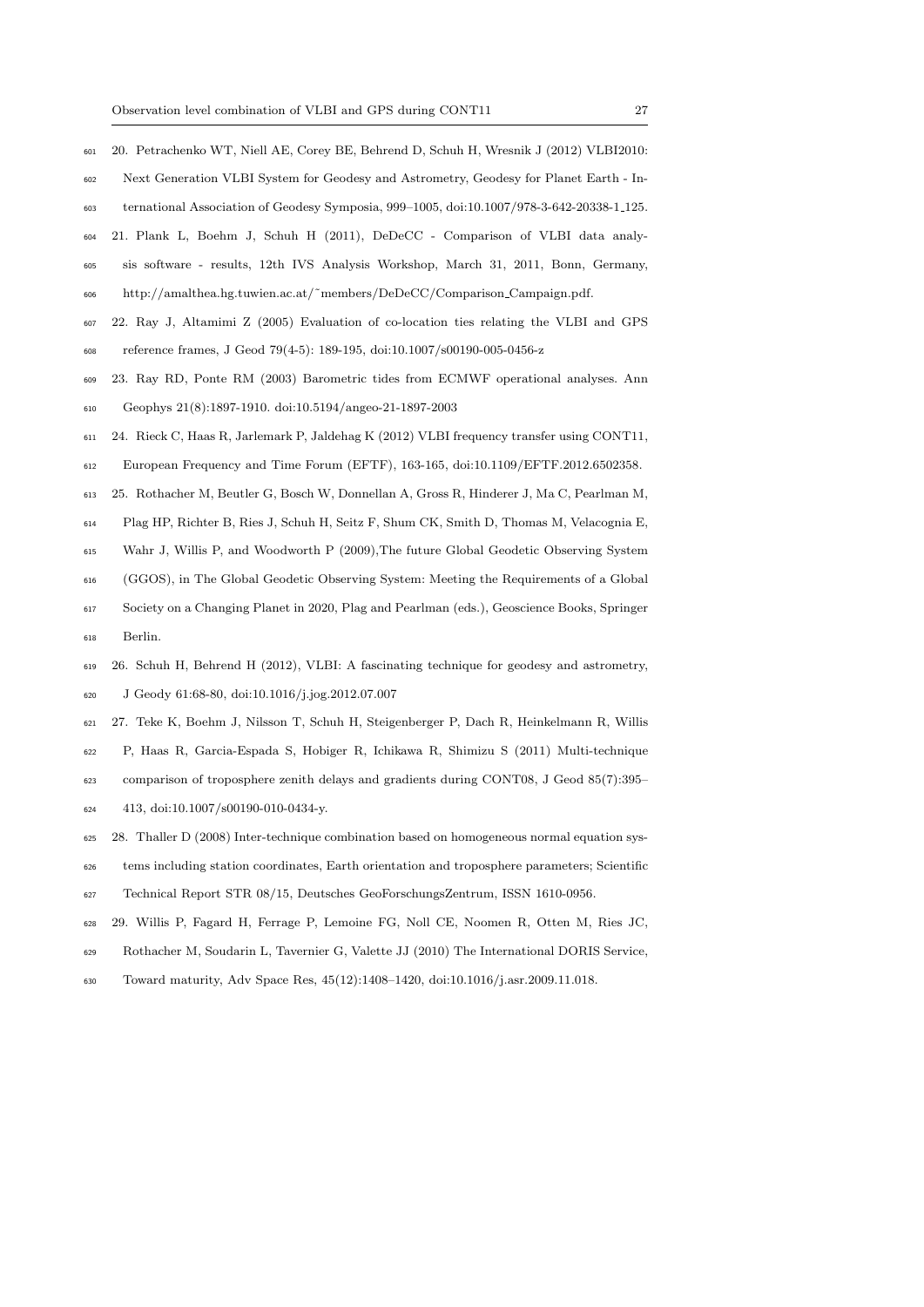

Fig. 1 The basic concept of  $c5++$  allows to process single- and multi-technique space geodetic

observations by taking advantage from the usage of identical geophysical models.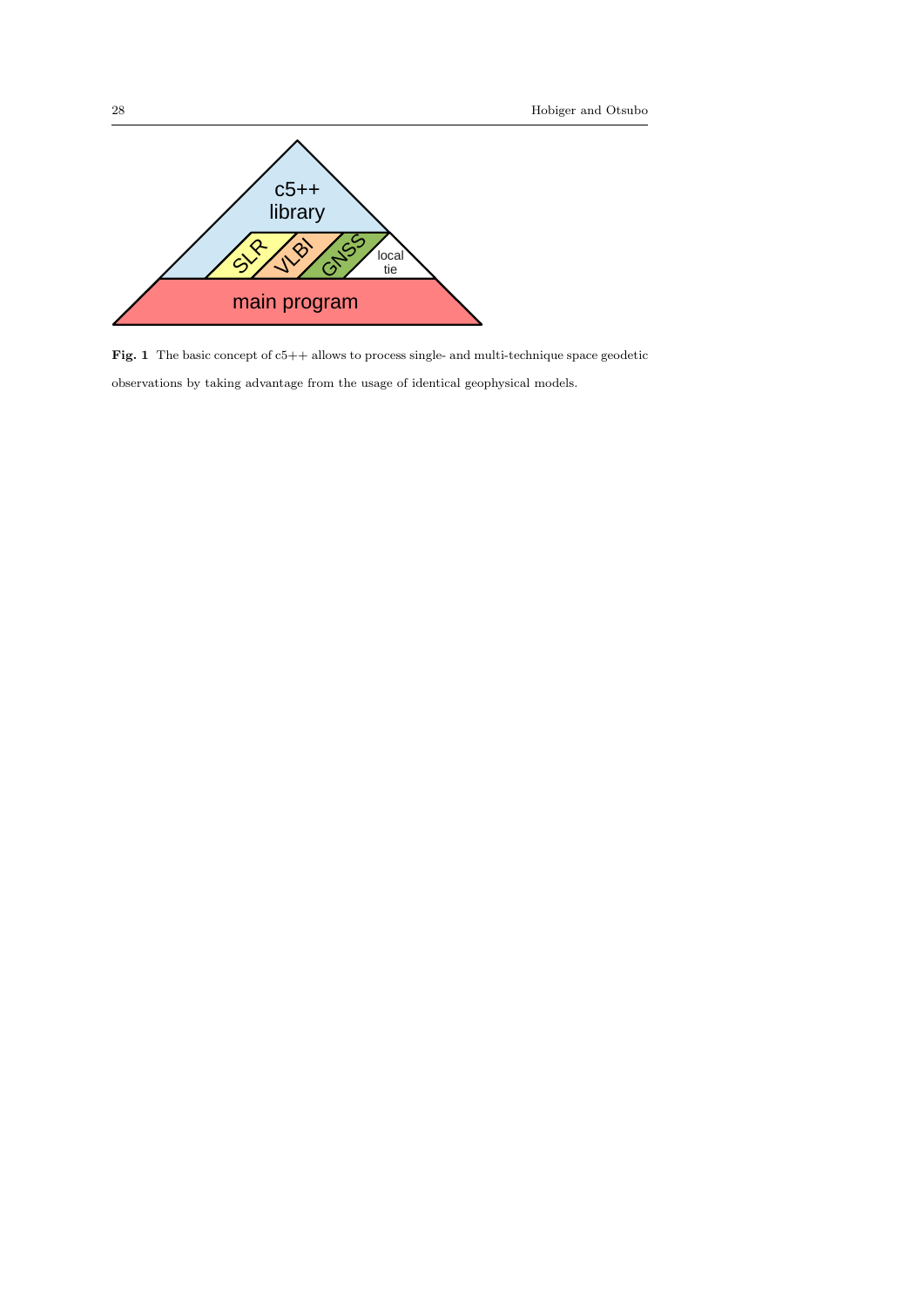

Fig. 2 Location of all stations which participated in the CONT11 campaign and were considered for combination on the observation level. Sites are abbreviated with their IGS name, i.e. Hartebeesthoek (HRAO), Kokee Park (KOKB), Onsala (ONSA), TIGO Concepcion (TIGO), Tsukuba (TSKB), Westford (WES2) and Wettzell (WTZZ).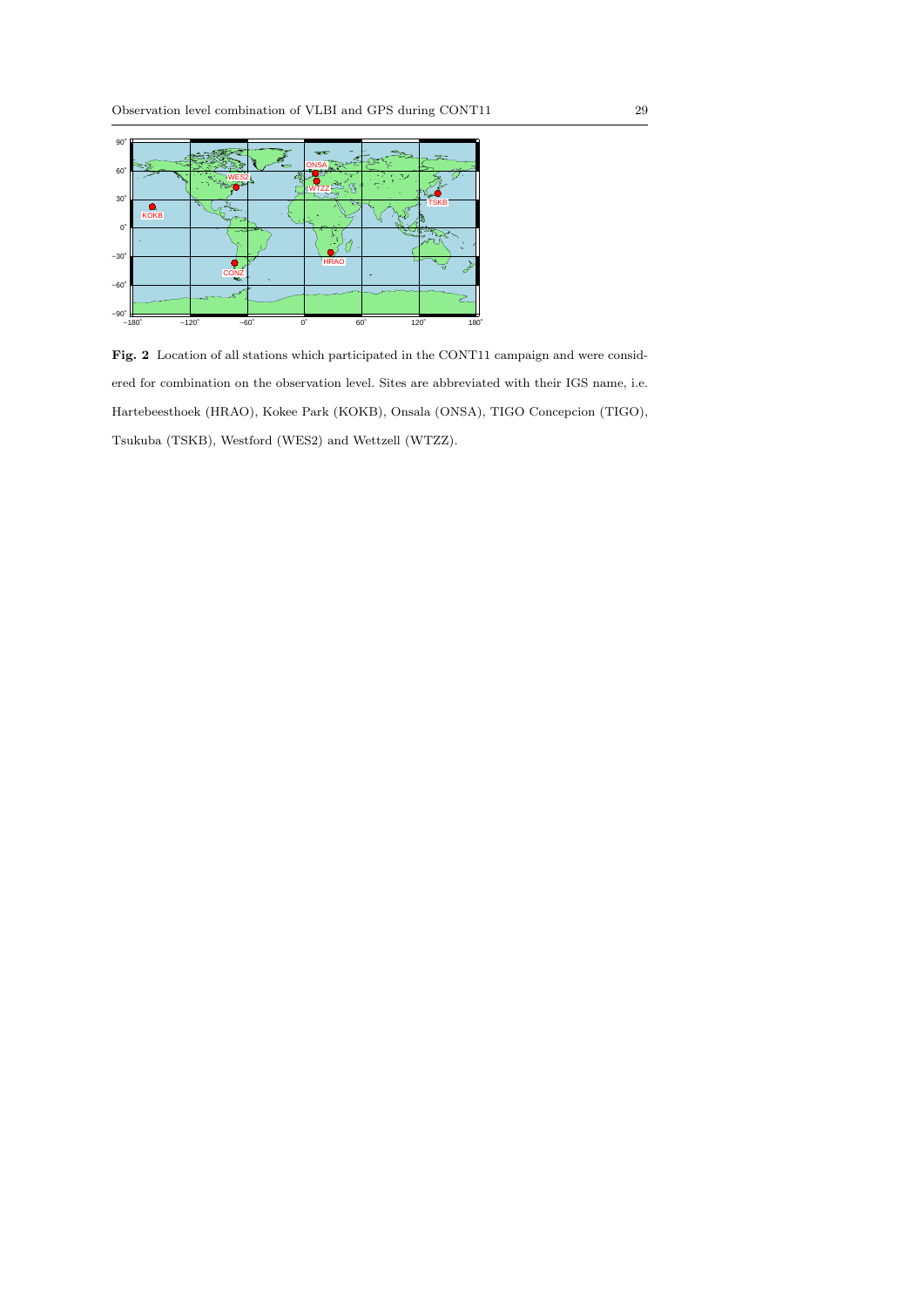

Fig. 3 15 days station position repeatabilities, measured as root mean square (RMS) error, from each solution are plotted for individual stations. Ordinates are scaled logarithmically for better readability. Average RMS values over all network sites are summarized in Table 4.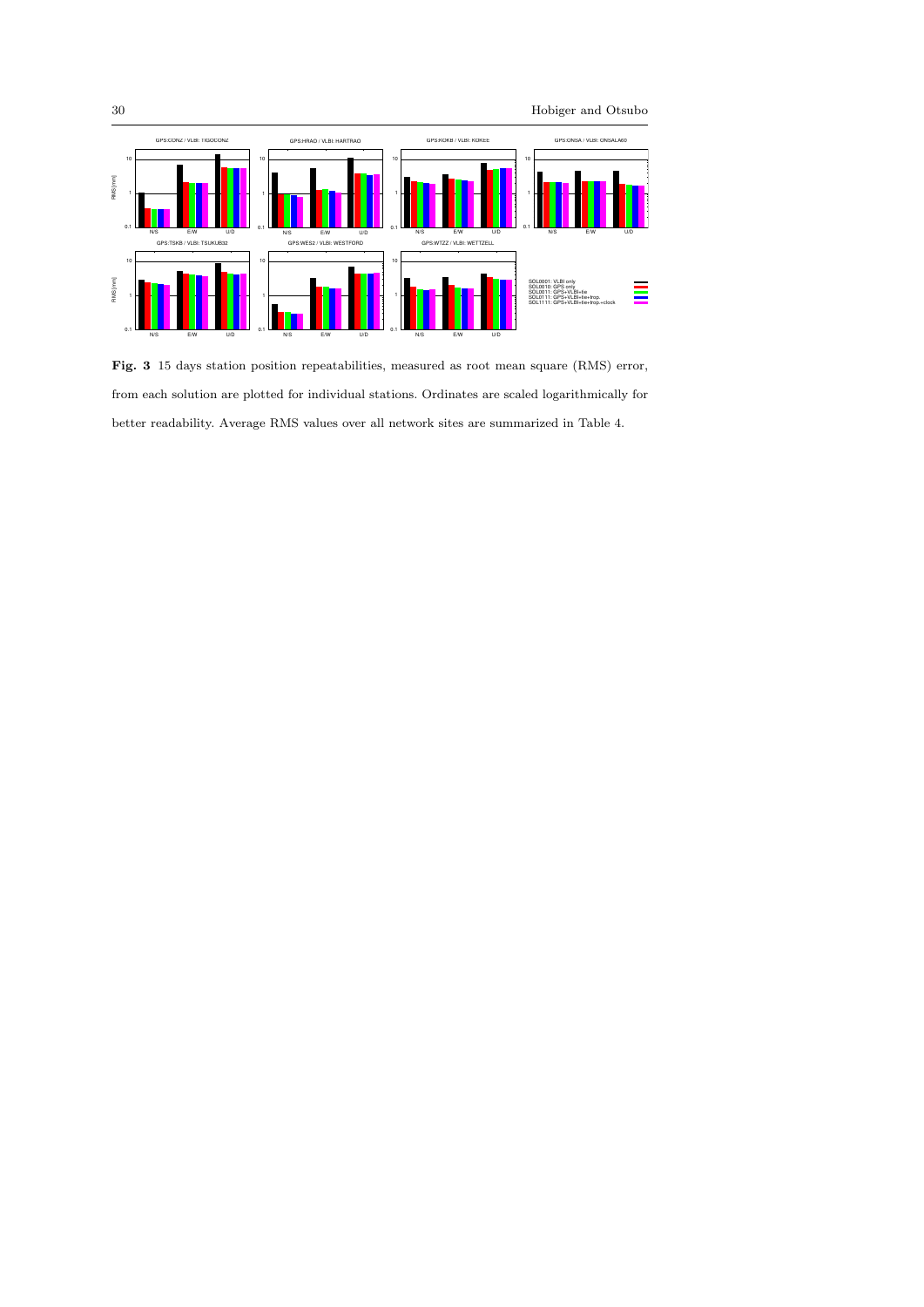

Fig. 4 (a) Estimated zenith wet delays at Wettzell, Germany are plotted over the 15 days CONT11 period. The different solutions are offset by 20 mm each for better readability. (b) Daily estimates of the troposphere tie between VLBI and GPS at station Wettzell.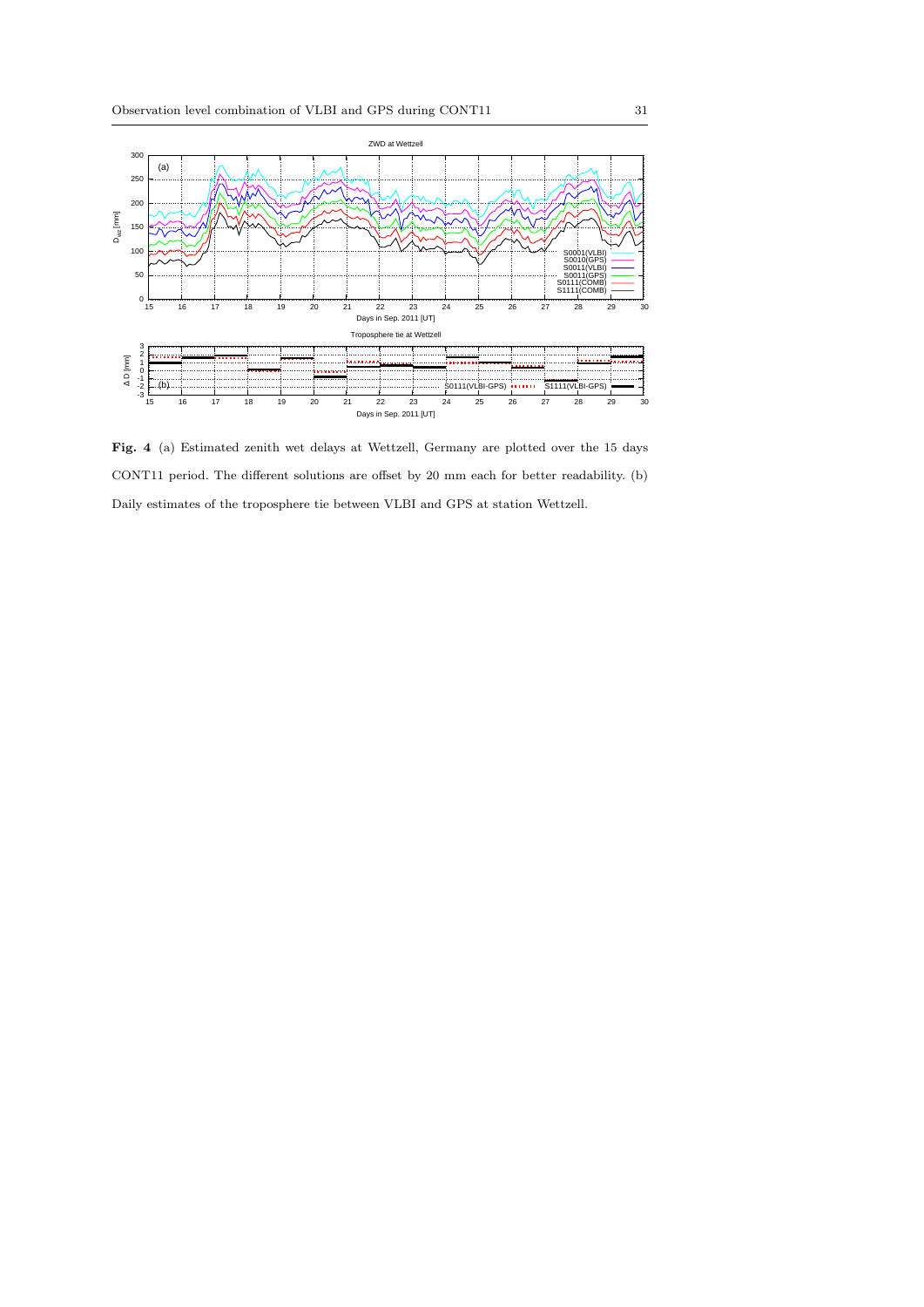

Fig. 5 Daily RMS of detrended three-hourly estimated clock ties. The dotted line (denoted by  $\sigma_c$ ) shows the average 1-sigma formal error of these ties. Since WTZZ/WETTZELL has been chosen as clock-reference, no clock tie is available for this site. A common clock was not estimated for Station HRAO/HARTRAO on Sep. 5th, 2011 since the GPS receiver clock jumped by one millisecond, whereas the VLBI clock did not show this behavior.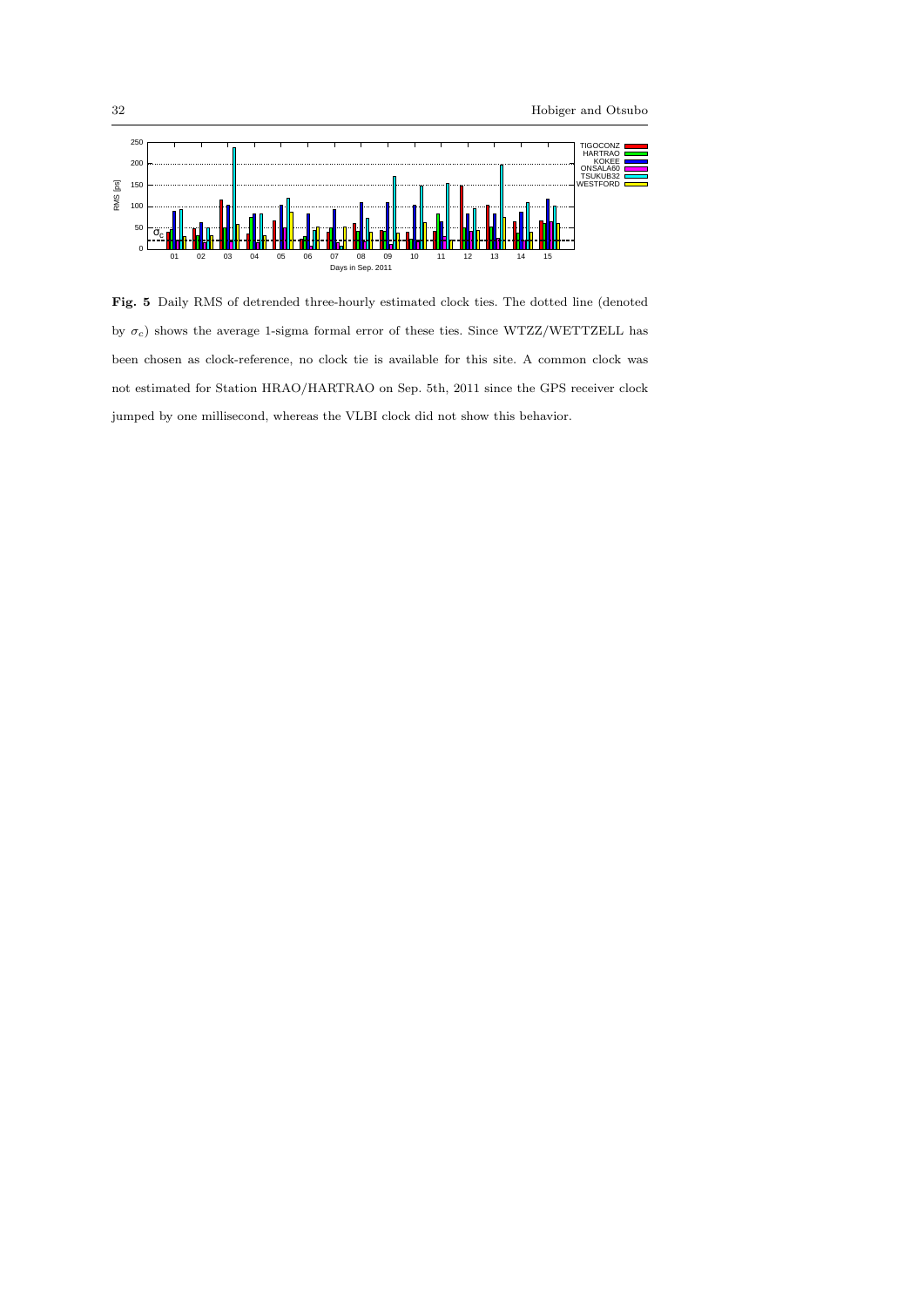

Fig. 6 Mean station position repeatabilities (in mm) from solutions S0011 and S1111 which were computed with different multiplicative constants, i.e.  $f = 1, 2, 4, 8, 16$  (cf. Sec. 2.1.1), which scale the formal errors of the local ties. The upper plot shows the mean 3D station position RMS of the VLBI sites together with the corresponding single-technique (solution S0001) performance (dashed line). The lower plot depicts the mean 3D station position RMS of the GPS sites together with the GPS-only solution (S0010) performance (dashed line).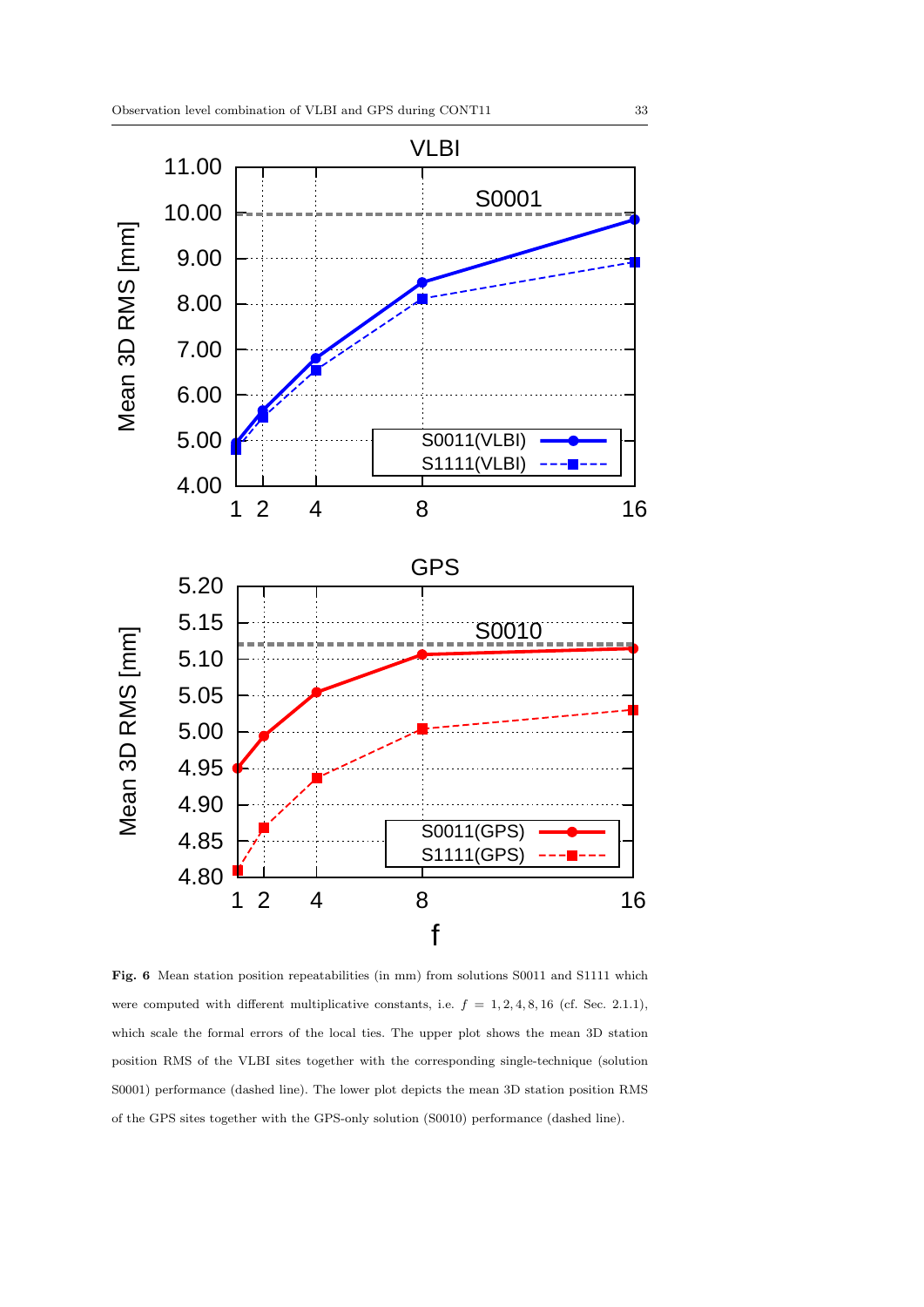Table 1 Parameter settings of single- and multi-technique solutions. For solutions S0111 and S1111 a daily troposphere tie was estimated between VLBI and GPS at each site. In solution S1111 the inter-technique clock-offset  $\Delta L(t)$  was estimated in the form of a 3 h piece-wise linear function.

| solution | techniques | local ties   |                | ZWD            |                | gradients      | clock           |                | EOPs |
|----------|------------|--------------|----------------|----------------|----------------|----------------|-----------------|----------------|------|
| name     | involved   | applied      | <b>GPS</b>     | <b>VLBI</b>    | <b>GPS</b>     | <b>VLBI</b>    | <b>GPS</b>      | <b>VLBI</b>    |      |
| S0001    | VLBI only  | $\mathbf{n}$ |                | 2 <sub>h</sub> |                | 6 <sub>h</sub> |                 | 1 <sub>h</sub> | yes  |
| S0010    | GPS only   | $\mathbf{n}$ | 2h             |                | 6 <sub>h</sub> |                | $5 \text{ min}$ |                | no   |
| S0011    | GPS+VLBI   | yes          | 2 <sub>h</sub> | 2 <sub>h</sub> | 6h             | 6h             | $5 \text{ min}$ | 1 <sub>h</sub> | yes  |
| S0111    | GPS+VLBI   | yes          |                | 2 h            |                | 6h             | $5 \text{ min}$ | 1 <sub>h</sub> | yes  |
| S1111    | GPS+VLBI   | yes          |                | 2h             |                | 6h             | $5 \text{ min}$ |                | yes  |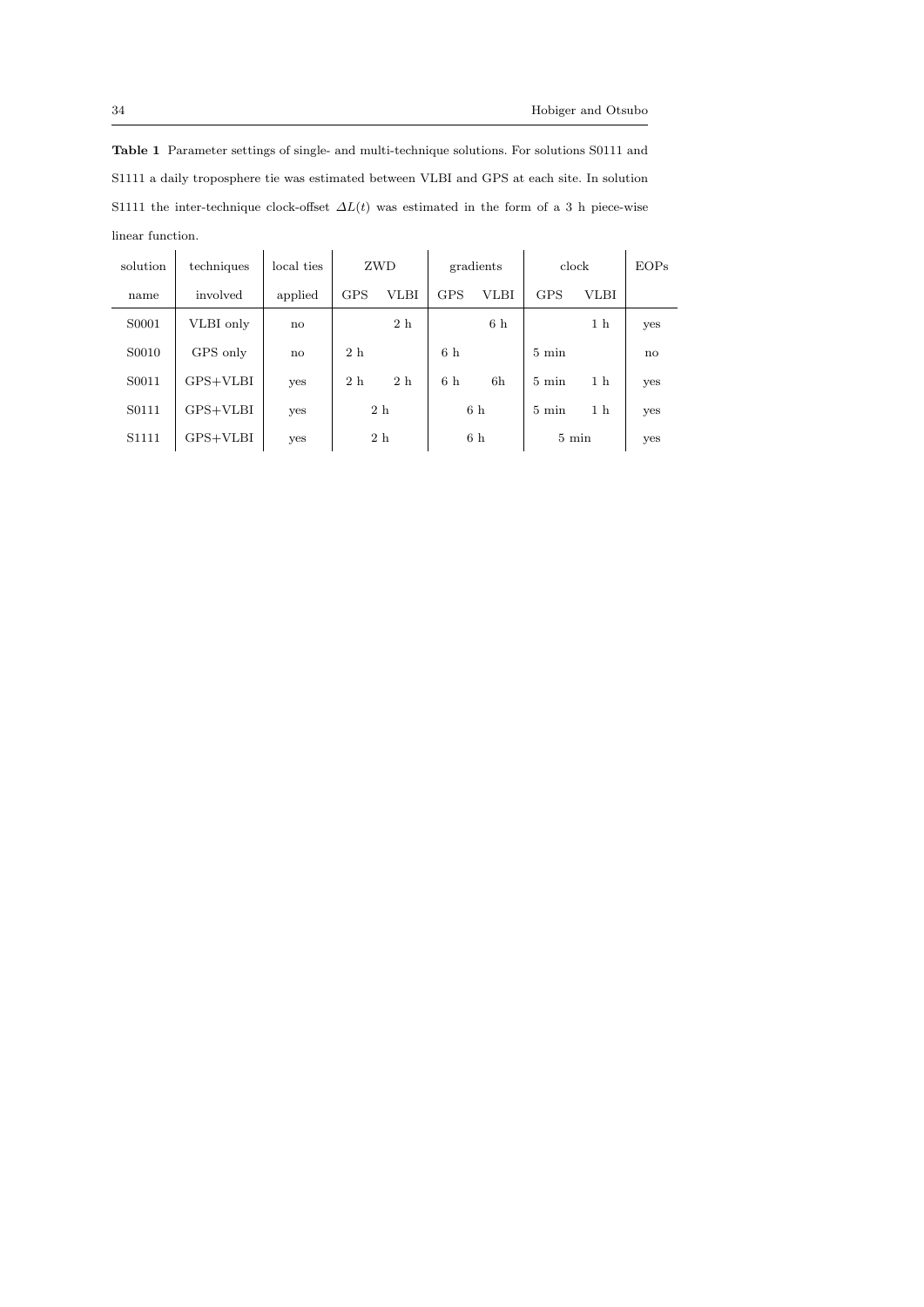| Model                        | <b>VLBI</b>                                                                | <b>GPS</b>                                             |  |  |  |
|------------------------------|----------------------------------------------------------------------------|--------------------------------------------------------|--|--|--|
| Solid earth tides            | IERS 2010 conventions (Petit and Luzum, 2010)                              |                                                        |  |  |  |
| Ocean loading                | Multi-mission altimetry model EOT11a (ftp://ftp.dgfi.badw.de/pub/E0T11a)   |                                                        |  |  |  |
| Atmospheric pressure loading | $S_1-S_2$ corrections (Ray and Ponte, 2003)                                |                                                        |  |  |  |
| EOPs                         | A-priori UT1 and polar motion from IERS C04 series                         |                                                        |  |  |  |
| A-priori troposphere delays  | Zenith hydrostatics delays from GPT2 mapped with GMF2 (Lagler et al. 2013) |                                                        |  |  |  |
| Wet troposphere delays       | Estimated with wet GMF2 (Lagler et al. 2013) mapping function              |                                                        |  |  |  |
| Gradients                    | Estimated with Chen and Herring (1997) mapping function                    |                                                        |  |  |  |
|                              | First-order dual-frequency correction                                      | First order dual-frequency correction and higher order |  |  |  |
| Ionosphere                   |                                                                            | corrections according to IERS 2010 conventions         |  |  |  |
| Antenna phase center         |                                                                            | IGS ANTEX information (igs08_1785.atx)                 |  |  |  |

Table 2 Summary of the geophysical models used in this study.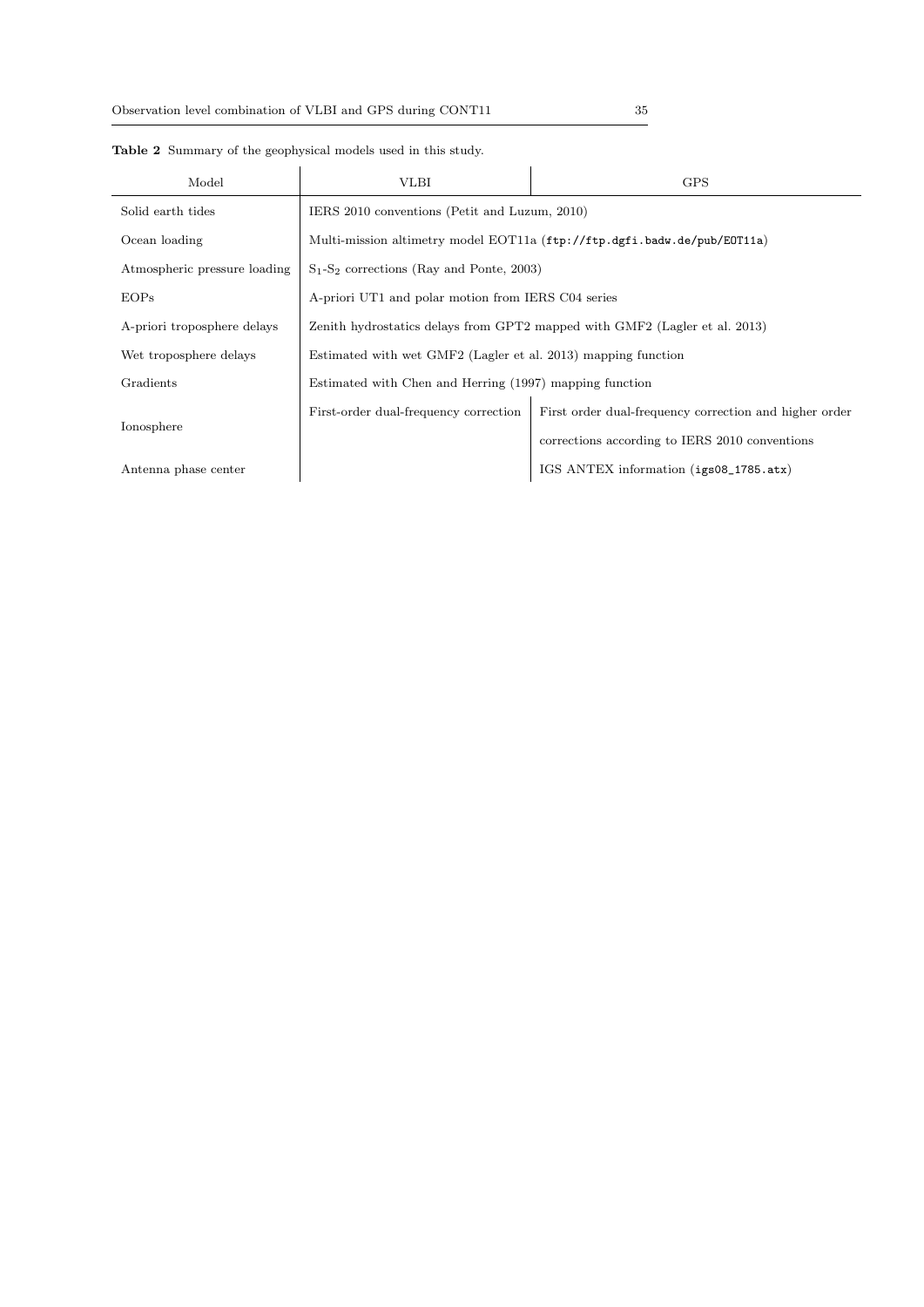| station     |           | $\Delta x$            | $\Delta y$            | $\Delta$ z            |
|-------------|-----------|-----------------------|-----------------------|-----------------------|
|             | $c5++$    | $-46.6605 \pm 0.0054$ | $50.2659 \pm 0.0106$  | $-98.5984 \pm 0.0111$ |
| CONZ        | local tie | $-46.6560 \pm 0.0009$ | $50.2726 \pm 0.0008$  | $-98.6173 \pm 0.0011$ |
|             | diff.     | $0.0045 \pm 0.0055$   | $0.0067 \pm 0.0106$   | $-0.0189 \pm 0.0112$  |
|             | $c5++$    | $-90.3018 \pm 0.0087$ | $132.1958 \pm 0.0072$ | $-34.6547 \pm 0.0049$ |
| HRAO        | local tie | $-90.3001 \pm 0.0020$ | $132.1879 \pm 0.0017$ | $-34.6539 \pm 0.0021$ |
|             | diff.     | $0.0017 \pm 0.0089$   | $-0.0079 \pm 0.0074$  | $0.0008 \pm 0.0053$   |
| KOKB        | $c5++$    | $-0.4872 + 0.0083$    | $-19.3977 + 0.0048$   | $-42.2420 + 0.0056$   |
|             | local tie | $-0.5037 \pm 0.0023$  | $-19.4023 \pm 0.0021$ | $-42.2335 \pm 0.0023$ |
|             | diff.     | $-0.0165 \pm 0.0086$  | $-0.0046 \pm 0.0052$  | $0.0085 \pm 0.0061$   |
| <b>ONSA</b> | $c5++$    | $52.6136 \pm 0.0044$  | $-40.4706 + 0.0031$   | $-43.8953 \pm 0.0084$ |
|             | local tie | $52.6233 \pm 0.0016$  | $-40.4595 \pm 0.0016$ | $-43.8731 \pm 0.0017$ |
|             | diff.     | $0.0097 \pm 0.0047$   | $0.0111 \pm 0.0035$   | $0.0222 \pm 0.0086$   |
| TSKB        | $c5++$    | $209.5582 \pm 0.0078$ | $-29.7301 \pm 0.0065$ | $216.8749 \pm 0.0073$ |
|             | local tie | $209.5487 \pm 0.0009$ | $-29.7242 \pm 0.0009$ | $216.8833 \pm 0.0011$ |
|             | diff.     | $-0.0095 \pm 0.0079$  | $0.0059 \pm 0.0066$   | $0.0084 \pm 0.0074$   |
| WES2        | $c5++$    | $26.7849 \pm 0.0037$  | $41.0336 \pm 0.0056$  | $30.4688 \pm 0.0052$  |
|             | local tie | $26.7960 \pm 0.0051$  | $41.0220 \pm 0.0051$  | $30.4760 \pm 0.0051$  |
|             | diff.     | $0.0111 \pm 0.0063$   | $-0.0116 \pm 0.0076$  | $0.0072 \pm 0.0073$   |
| WTZZ        | $c5++$    | $39.6690 \pm 0.0051$  | $117.7088 \pm 0.0030$ | $-60.4137 \pm 0.0061$ |
|             | local tie | $39.6737 \pm 0.0001$  | $117.7098 \pm 0.0001$ | $-60.4151 \pm 0.0001$ |
|             | diff.     | $0.0047 \pm 0.0051$   | $0.0010 \pm 0.0030$   | $-0.0014 \pm 0.0061$  |

Table 3 Comparison between GPS-VLBI station vector determined from single-technique analysis (i.e. solutions S0001 and S0010) and the terrestrial local ties provided from the IERS.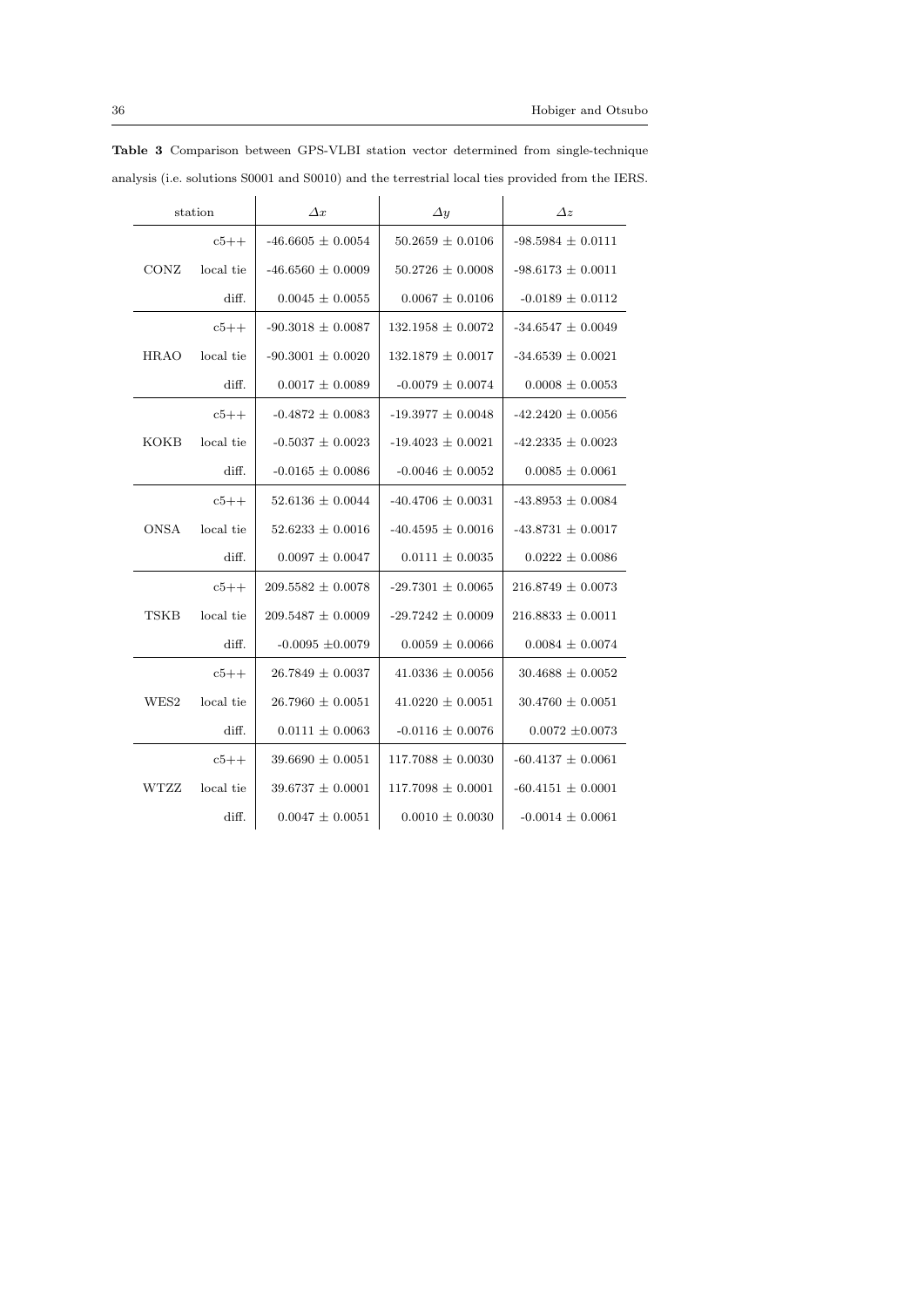| sol.  | N/S  | E/W  | $_{\rm U/D}$ | 3D   |
|-------|------|------|--------------|------|
| S0001 | 2.74 | 4.65 | 8.11         | 9.97 |
| S0010 | 1.46 | 2.35 | 4.12         | 5.12 |
| S0011 | 1.40 | 2.24 | 4.00         | 4.95 |
| S0111 | 1.33 | 2.13 | 3.93         | 4.82 |
| S1111 | 1.28 | 2.07 | 3.97         | 4.81 |

Table 4 Mean station position repeatabilities (in mm) from the five different solutions.